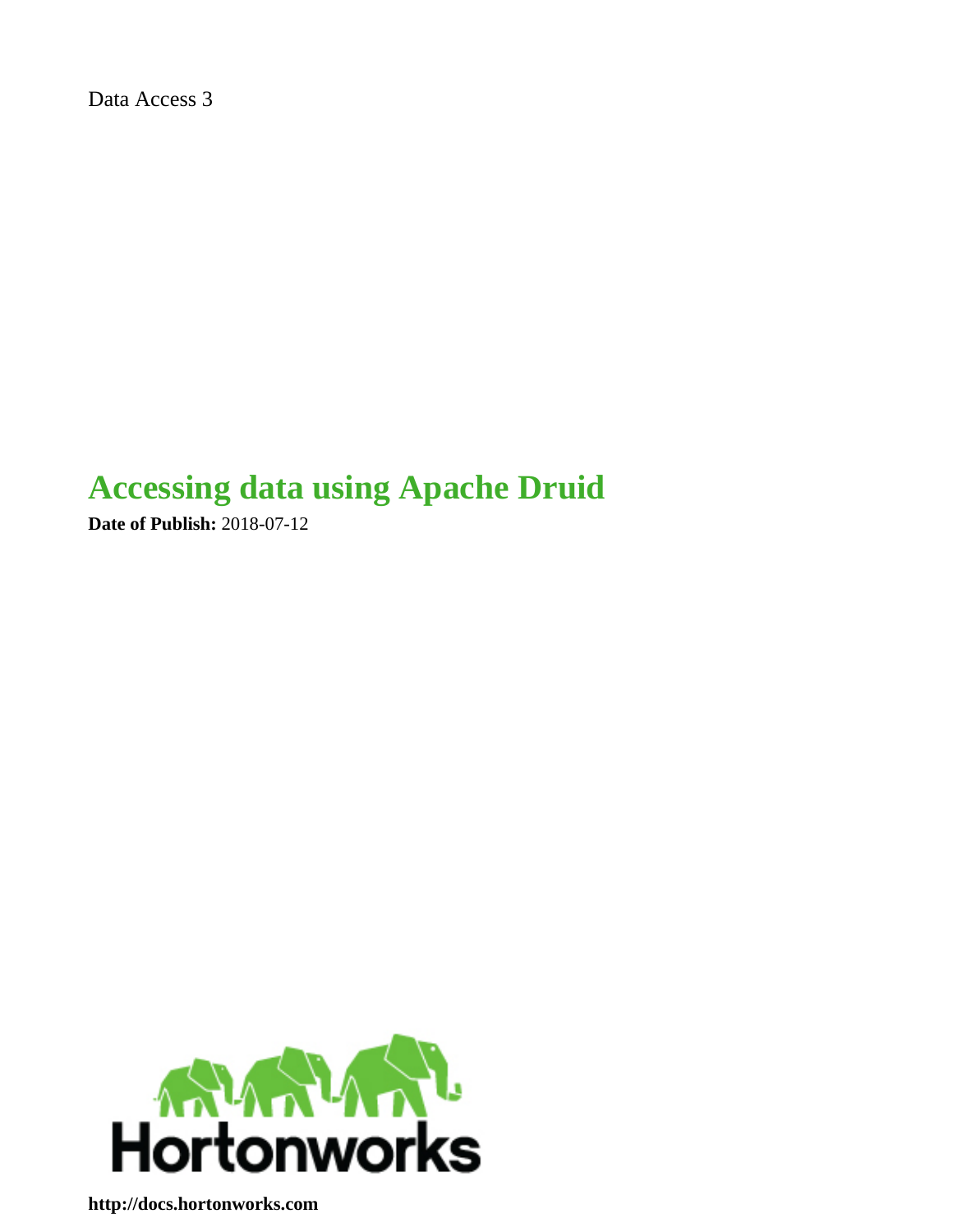# **Contents**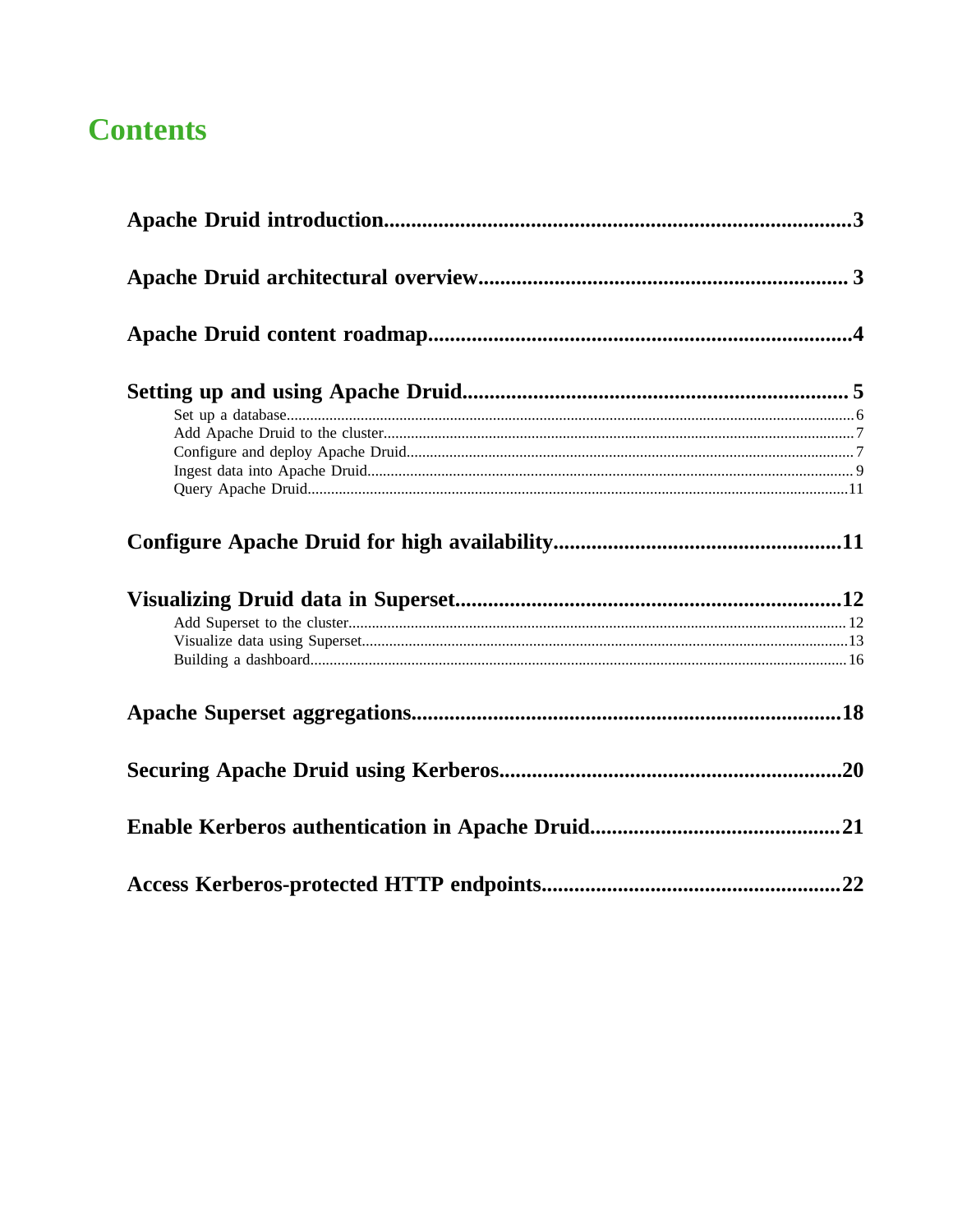# <span id="page-2-0"></span>**Apache Druid introduction**

HDP 3.x includes Apache Druid (incubating). Druid is an open-source, column-oriented data store for online analytical processing (OLAP) queries on event data. Druid is optimized for time-series data analysis and supports the following data analytics features:

- Real-time streaming data ingestion
- Automatic data summarization
- Scalability to trillions of events and petabytes of data
- Sub-second query latency
- Approximate algorithms, such as hyperLogLog and theta

Druid is designed for enterprise-scale business intelligence (BI) applications in environments that require minimal latency and high availability. Applications running interactive queries can "slice and dice" data in motion.

You can use Druid as a data store to return BI about streaming data from user activity on a website or multidevice entertainment platform, from consumer events sent over by a data aggregator, or from a large set of transactions or Internet events.

HDP includes Druid 0.12.1, which is licensed under the Apache License, version 2.0.

**Related Information** [The druid.io documentation](http://druid.io/docs/latest/design/)

# <span id="page-2-1"></span>**Apache Druid architectural overview**

#### **Druid Architecture**

Apache Druid (incubating) supports streaming ingestion and batch ingestion data analytics modes. A Druid cluster consists of several Druid node types and components. Each Druid node is optimized to serve particular functions. The following list is an overview of Druid node types:

Realtime nodes

These nodes ingest and index streaming data that is generated by system events. The nodes construct segments from the data and store the segments until these segments are sent to historical nodes. The realtime nodes do not store segments after the segments are transferred.

• Historical nodes

These nodes are designed to serve queries over immutable, historical data. Historical nodes download immutable, read-optimized Druid segments from deep storage and use memory-mapped files to load them into available memory. Each historical node tracks the segments it has loaded in ZooKeeper and transmits this information to other nodes of the Druid cluster when needed.

• Broker nodes

These nodes form a gateway between external clients and various historical and realtime nodes. External clients send queries to broker nodes. The nodes then break each query into smaller queries based on the location of segments for the queried interval and forwards them to the appropriate historical or realtime nodes. Broker nodes merge query results and send them back to the client. These nodes can also be configured to use a local or distributed cache for caching query results for individual segments.

Coordinator nodes

These nodes mainly serve to assign segments to historical nodes, handle data replication, and to ensure that segments are distributed evenly across the historical nodes. They also provide a UI to manage different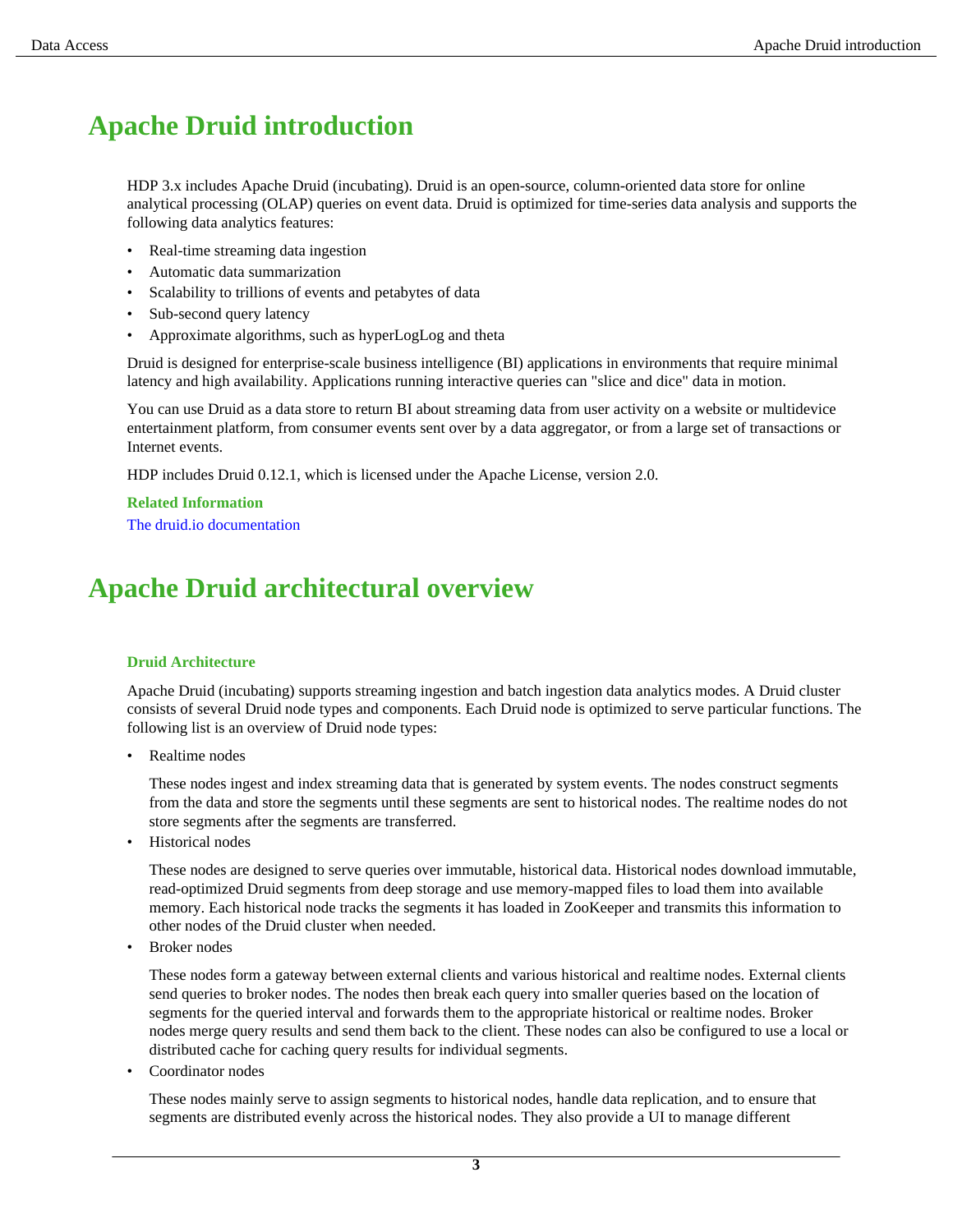datasources and configure rules to load data and drop data for individual datas sources. The UI can be accessed via Ambari Quick Links.

• Middle manager nodes

These nodes are responsible for running various tasks related to data ingestion, realtime indexing, and segment archives. Each Druid task is run as a separate JVM.

Overlord nodes

These nodes handle task management and maintain a task queue that consists of user-submitted tasks. The queue is processed by assigning tasks in order to the middle manager nodes, which actually run the tasks.The overlord nodes also support a UI that provides a view of the current task queue and access to task logs. The UI can be accessed via Ambari Quick Links for Druid.

To use Druid in a real-world environment, the cluster must have access to the following resources to make Druid operational in HDP:

• ZooKeeper:

A Druid instance requires that you select Apache ZooKeeper as a Service when you add Druid to the cluster; otherwise, Ambari does not add Druid to the cluster. ZooKeeper coordinates Druid nodes and manages elections among coordinator and overlord nodes.

Deep storage:

HDFS or Amazon S3 can be used as the deep storage layer for Druid in HDP. In Ambari, you can select HDFS as a Service for this storage layer. Alternatively, you can set up Druid to use Amazon S3 as the deep storage layer by setting the druid.storage.type property to s3. The cluster relies on the distributed file system to store Druid segments for permanent backup of the data.

Metadata storage:

The metadata store is used to persist information about Druid segments and tasks. MySQL and Postgres are supported metadata stores. You can select the metadata database when you install and configure Druid with Ambari.

Batch execution engine:

Select YARN + MapReduce2 for the execution resource manager and execution engine, respectively. Druid Hadoop index tasks use MapReduce jobs for distributed ingestion of large amounts of data.

• (Optional) Druid metrics reporting:

If you plan to monitor Druid performance metrics using Grafana dashboards in Ambari, select Ambari Metrics System as a Service.

If you plan to deploy high availability (HA) on a Druid cluster, you need to know which components to install and how to configure the installation so that the Druid instance is primed for an HA environment.

#### **Related Information**

[The druid.io documentation](http://druid.io/docs/latest/design/)

# <span id="page-3-0"></span>**Apache Druid content roadmap**

The content roadmap provides links to the available content resources for Apache Druid (incubating). The hyperlinks in the table and many others throughout this documentation jump to content published on the Druid site. Do not download any Druid code from this site for installation in an HDP cluster. Instead, install Druit by selecting Druid as a Service in an Ambari-asssisted HDP installation.

**4**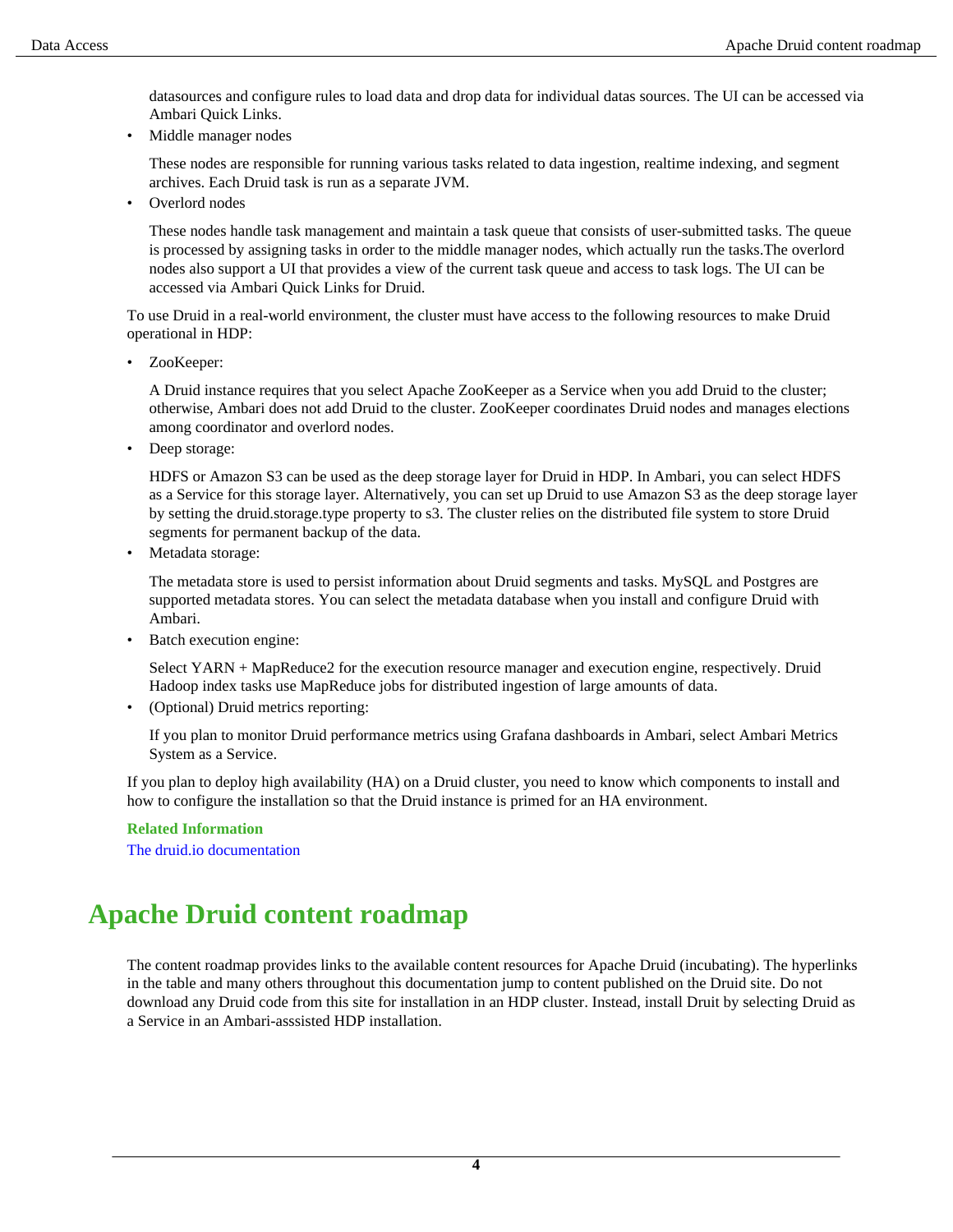| <b>Type of Information</b>   | <b>Resources</b>                            | <b>Description</b>                                                                                                                                                                                                                                                       |
|------------------------------|---------------------------------------------|--------------------------------------------------------------------------------------------------------------------------------------------------------------------------------------------------------------------------------------------------------------------------|
| Introductions                | <b>About Druid</b>                          | Introduces the feature highlights of Druid, and explains in<br>which environments the data store is best suited. The page<br>also links to comparisons of Druid against other common<br>data stores.                                                                     |
|                              | <b>Druid Concepts</b>                       | This page is the portal to the druid.io technical<br>documentation. While the body of this page describes some<br>of the main technical concepts and components, the right-<br>side navigation pane outlines and links to the topics in the<br>druid.io documentation.   |
|                              | Druid: A Real-time Analytical Data Store    | This white paper describes the Druid architecture in detail,<br>performance benchmarks, and an overview of Druid issues<br>in a production environment. The extensive References<br>section at the end of the document point to a wide range of<br>information sources.  |
|                              | <b>Druid Architecture Paper</b>             |                                                                                                                                                                                                                                                                          |
| Tutorial                     | <b>Druid Quickstart</b>                     | A getting started tutorial that walks you through a Druid<br>package, installation, and loading and querying data. The<br>installation of this tutorial is for instructional purposes only<br>and not intended for use in a Hortonworks Hadoop cluster.                  |
| Integration with Hive        | Druid and Hive Integration                  | Explains how to index data from Hive into Druid and query<br>Druid datasources from Hive.                                                                                                                                                                                |
| Developing on Druid          | <b>Developing on Druid</b>                  | Provides an overview of major Druid components to help<br>developers who want to code applications that use Druid-<br>ingested data. The web page links to another about segments,<br>which is an essential entity to understand when writing<br>applications for Druid. |
| Data Ingestion               | <b>Batch Data Ingestion Loading Streams</b> | These two pages introduce how Druid can ingest data from<br>both static files and real-time streams.                                                                                                                                                                     |
| <b>Oueries of Druid Data</b> | Querying                                    | Describes the method for constructing queries, supported<br>query types, and query error messages.                                                                                                                                                                       |
| <b>Best Practices</b>        | <b>Recommendations</b>                      | A list of tips and FAQs.                                                                                                                                                                                                                                                 |

#### **Table 1: Apache Hive Content roadmap**

#### **Related Information**

[The druid.io documentation](http://druid.io/docs/latest/design/)

# <span id="page-4-0"></span>**Setting up and using Apache Druid**

After learning hardware recommendations and software requirements, you add the Apache Druid (incubating) service to an HDP 3.x cluster.

#### **Before you begin**

Recommendations:

- Assign the Overload, Coordinator, and Router to one or more master nodes of size AWS m3.xlarge or equivalent: 4 vCPUs, 15 GB RAM, 80 GB SSD storage
- Co-locate the Historical and MiddleManager on different nodes from the Overload, Coordinator, Router, and Broker, and on nodes of size AWS r3.2Xlarge or equivalent: 8 vCPUs, 61 GB RAM, 160 GB SSD storage.
- Do not co-locate LLAP daemons and Historical components.

Software Requirements: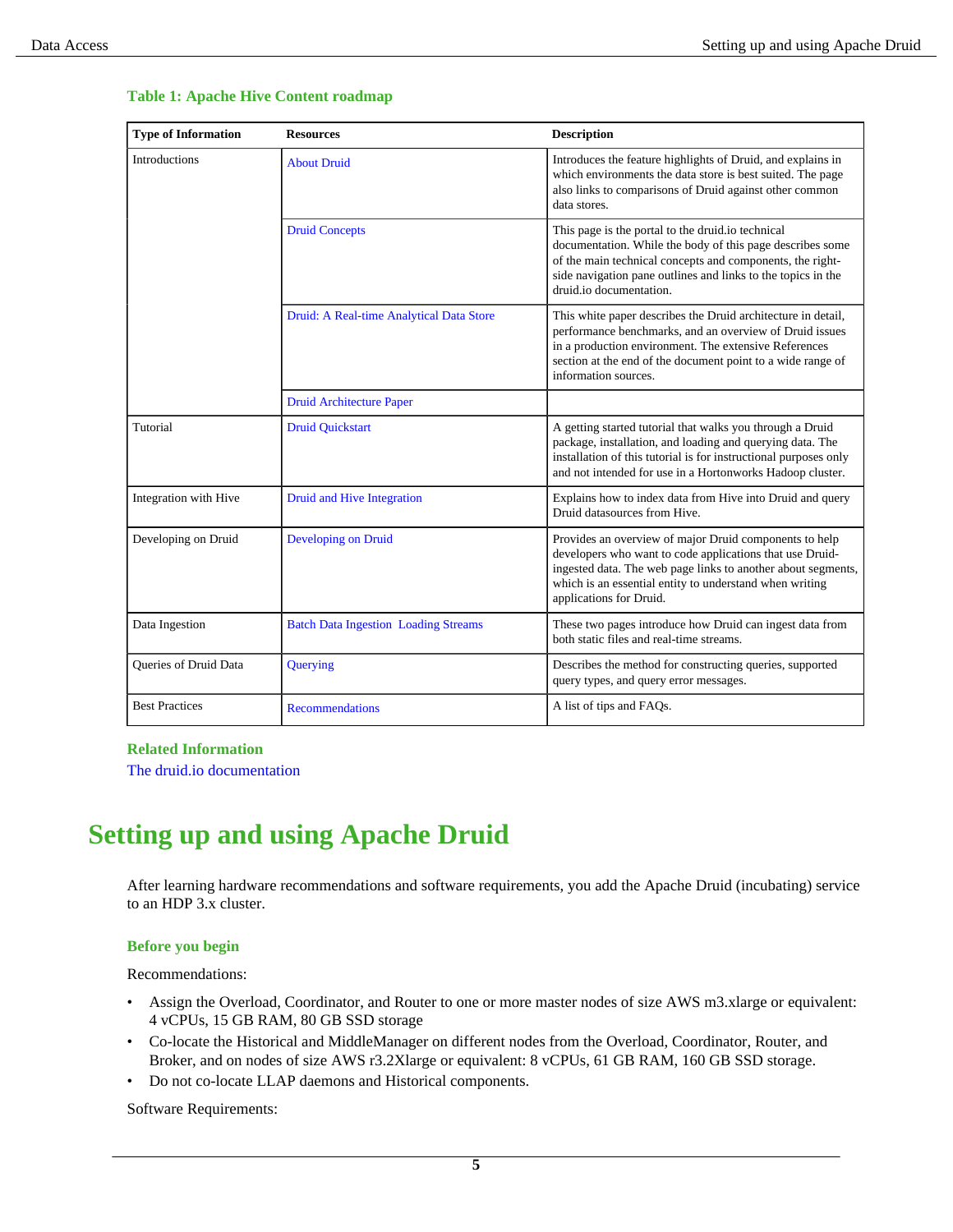• A MySQL or Postgres database for storing metadata in a cluster for a production

You can use the default Derby database installed and configured by Ambari if you are using a single-node cluster for development.

- Ambari 2.7.0 or later
- Database connector set up in Ambari
- HDP 3.0 or later
- ZooKeeper
- HDFS or Amazon S3
- YARN and MapReduce2

#### **Related Information**

[The druid.io documentation](http://druid.io/docs/latest/design/)

## <span id="page-5-0"></span>**Set up a database**

You choose and set up a database to use as the metastore for Apache Druid (incubating).

#### **About this task**

MySQL or Postgres databases that you install on the cluster are supported for production use. The MySQL database installed by Ambari does not meet the UTF-8 requirement for Druid, and is not suitable for production clusters. You can also use the default Derby database for development work. Database setup includes configuring the database connector in Ambari. If you use the default Derby database, you must assign all Druid components to the same node during installation.

#### **Procedure**

**1.** As root, install a database, MySQL for example, on any node in your cluster.

On Centos 7.4, for example:

```
yum install https://dev.mysql.com/get/mysql57-community-release-
el7-8.noarch.rpm
```
yum install mysql-community-server

**2.** Start the MySQL service.

systemctl start mysqld.service

**3.** Obtain the temporary password and change the password for the root user. Do not use special characters in the password.

Ambari is compatible with most, but not all, special characters.

```
grep 'A temporary password is generated for root@localhost' \
/var/log/mysqld.log |tail -1
```

```
/usr/bin/mysql_secure_installation
```
**4.** On the database host, launch Mysql and create a user named druid with superuser permissions:

```
CREATE USER 'druid'@'%' IDENTIFIED BY '<DRUIDPASSWORD>';
GRANT ALL PRIVILEGES ON *.* TO 'druid'@'%';
GRANT ALL PRIVILEGES ON *.* TO 'druid'@'%' WITH GRANT OPTION;
FLUSH PRIVILEGES;
```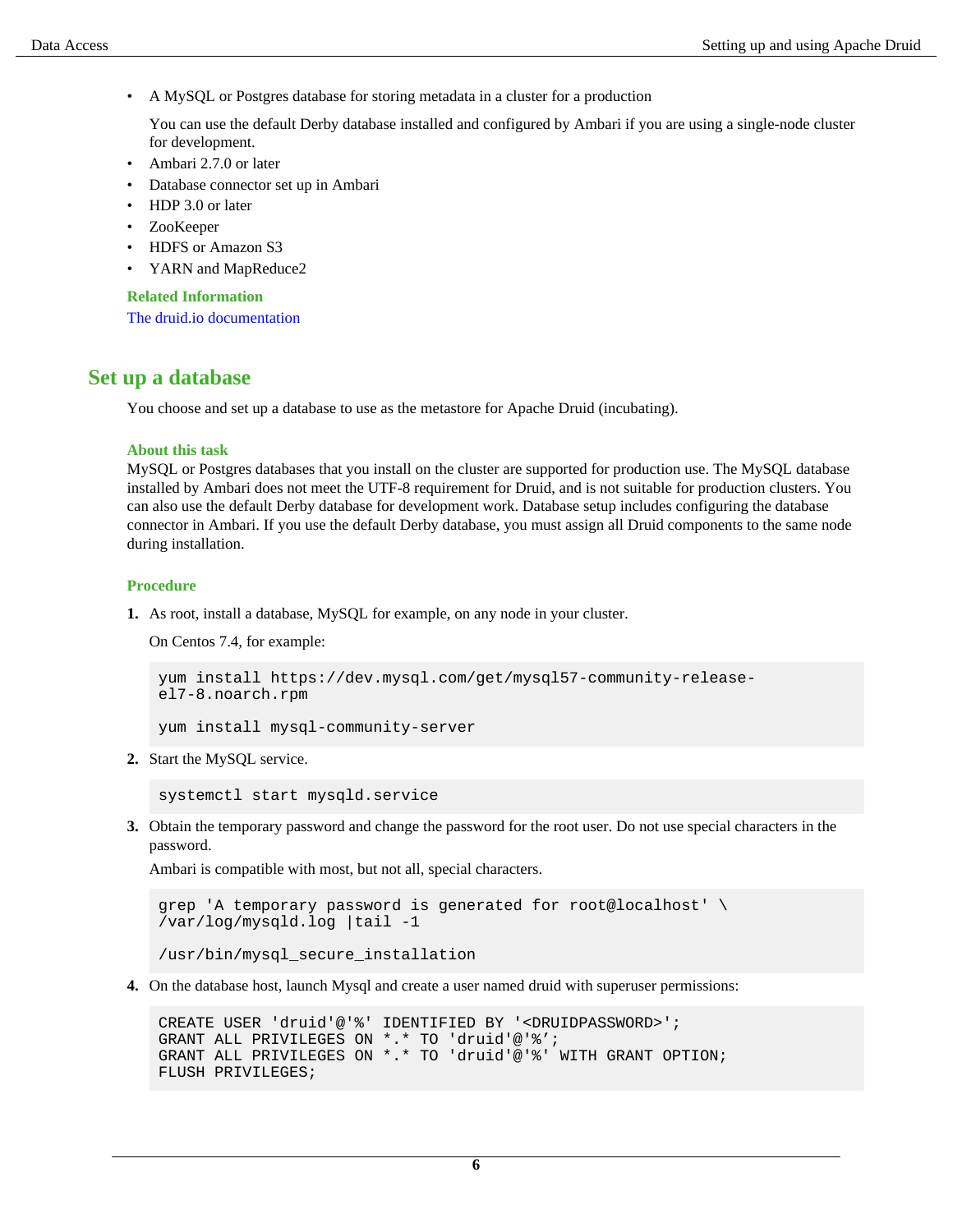**5.** Create a UTF8 database named druid.

CREATE DATABASE druid DEFAULT CHARACTER SET utf8;

**Related Information**

[The druid.io documentation](http://druid.io/docs/latest/design/)

## <span id="page-6-0"></span>**Add Apache Druid to the cluster**

You use Apache Ambari to add Apache Druid (incubating) to your cluster.

#### **About this task**

#### **Procedure**

**1.** On the Ambari host, download the database connector that matches your database. For MySQL, on Centos 7.4 for example:

yum install mysql-connector-java\*

The database is installed in /usr/share/java.

**2.** On the Ambari server node, run the command to set up the connector, which includes the path to the downloaded JAR. For MySQL, on Centos 7.4 for example:

ambari-server setup --jdbc-db=mysql --jdbc-driver=/usr/share/java/mysql-connector-java.jar

- **3.** Start Ambari, and in Ambari select Services > Add Service.
- **4.** Select Druid, and click Next.
- **5.** In Assign Masters, typically you can accept the defaults to put the Broker, Coordinator, Overload, and Router components on the same master node, and click Next.
- **6.** In Assign Slaves and Clients, putting Druid Historical and Druid MiddleManager on the same nodes and running these co-located components on additional nodes is recommended.

| <b>Assign Slaves and Clients</b>                                                                                                       |            |                     |                                 |                                                                   |                                   |                              |
|----------------------------------------------------------------------------------------------------------------------------------------|------------|---------------------|---------------------------------|-------------------------------------------------------------------|-----------------------------------|------------------------------|
| Assign slave and client components to hosts you want to run them on.<br>Hosts that are assigned master components are shown with $*$ . |            |                     |                                 |                                                                   |                                   |                              |
| <b>Host</b>                                                                                                                            | all   none | all   none          | all   none                      | all   none                                                        | all I none                        | all   none                   |
| $\equiv$ .com $\ast$                                                                                                                   |            |                     | DataNode NFSGateway NodeManager | Ranger Tagsync                                                    | <b>Z</b> Druid Historical         | <b>Z</b> Druid MiddleManager |
| <b>Castronomy Committee Committee</b><br>s.com*                                                                                        |            |                     |                                 | DataNode NFSGateway NodeManager Ranger Tagsync Druid Historical D |                                   | <b>Druid MiddleManager</b>   |
| $5.$ com $*$                                                                                                                           |            | DataNode NFSGateway | ModeManager                     |                                                                   | Ranger Tagsync V Druid Historical | <b>Z</b> Druid MiddleManager |

#### **Related Information**

[The druid.io documentation](http://druid.io/docs/latest/design/)

## <span id="page-6-1"></span>**Configure and deploy Apache Druid**

Using Ambari, you configure Apache Druid (incubating) by setting parameters in a graphical user interface.

#### **About this task**

Ambari populates many configuration settings based on the your previously entered settings and your environment. You might want to manually tune the configuration parameter settings. After you configure basic settings, you can access other settings on the Advanced tab.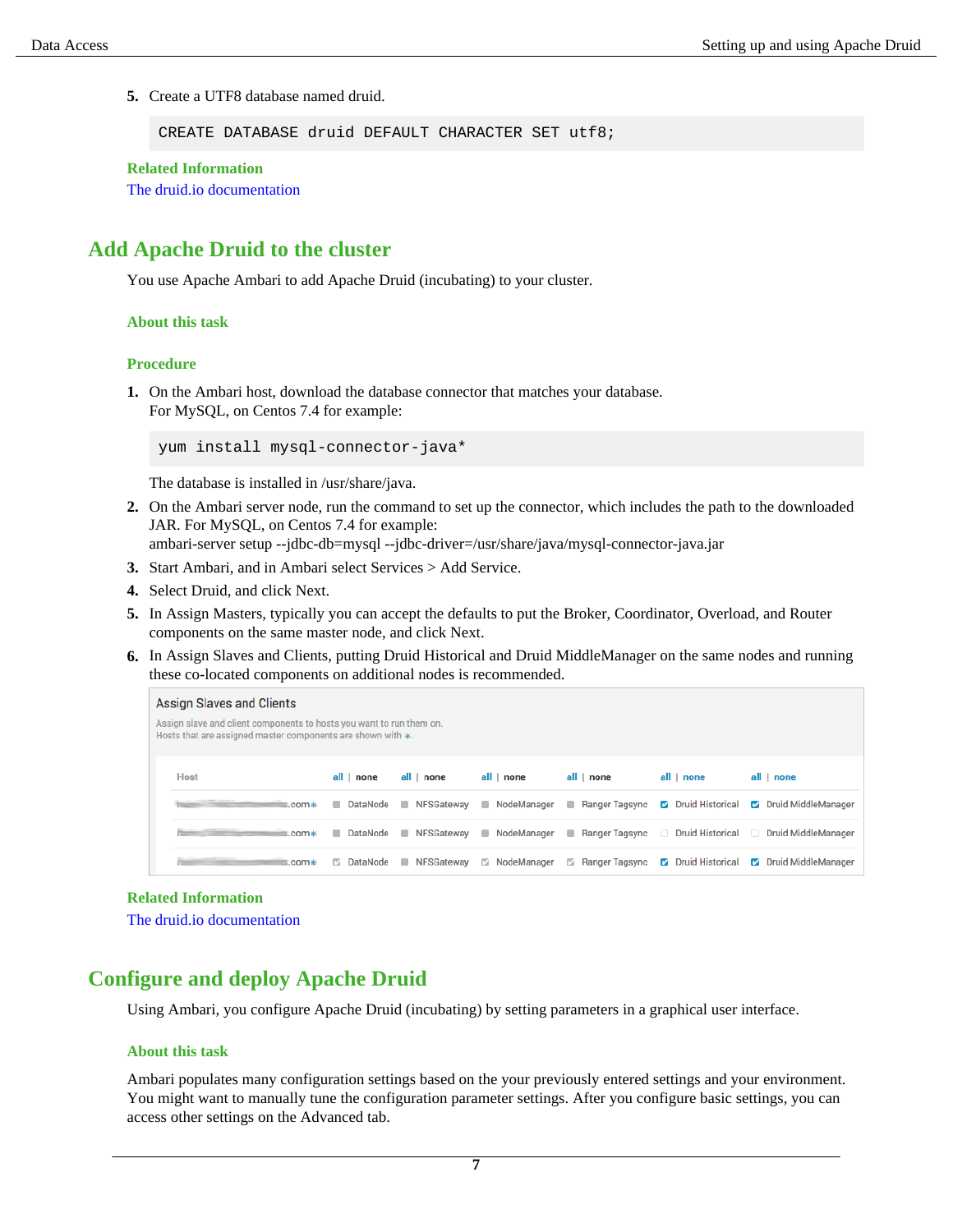#### **Procedure**

- **1.** In Customize Services, change the Druid Metadata storage database name to druid if necessary.
- **2.** Select a metadata storage type.
	- Choose a Druid Metadata storage type: MySQL or Postgres.
	- Accept the default Derby database if you have a single-node cluster or are working in a development environment.
- **3.** Accept the Metadata storage user name druid, and enter the password for Metadata storage.
- **4.** Configure a Metadata storage host name and storage port.
	- Enter the FQDN of the node that hosts the MySQL or Postgres database, and then enter a port number: 3306 for the MySql or 5432 for the Postgres port.
	- Accept the default configuration values if you use the default Derby database.

**5.** Address any prompts for additional configuration, click Next, and then deploy Druid.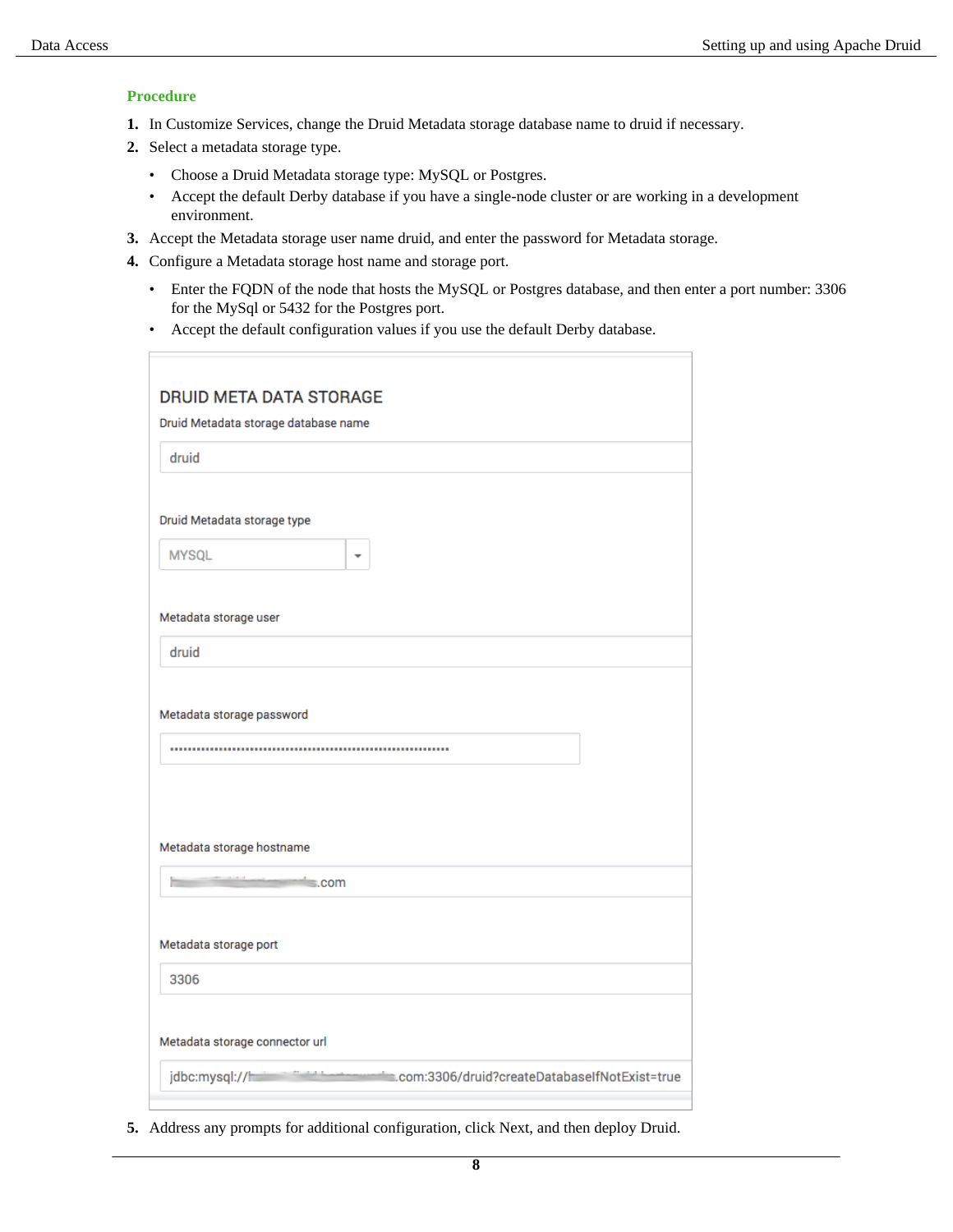**6.** Restart any components if prompted by Ambari.

Success results unless you use an Ambari-installed MySQL database that uses a Latin character set. You must change the character set to UTF8: alter database druid character set utf8 collate utf8\_general\_ci;

#### **Related Information**

[The druid.io documentation](http://druid.io/docs/latest/design/)

### <span id="page-8-0"></span>**Ingest data into Apache Druid**

When Apache Druid (incubating) ingests data, Druid indexes the data. You can use one of several methods to ingest and index the data.

#### **About this task**

Druid has multiple ways to ingest data:

- Through Hadoop. Data for ingestion is on HDFS.
- From a file.
- From a Kafka stream. Data must be in a topic.

For more information, see about ingestion methods, see documentation on the druid.io web site (see link below).

In this task, you ingest data from a file. You create an index task specification in JSON and use HTTP to ingest the data.

#### **Procedure**

**1.** Create the following index task specification and name it index\_local.json.

```
\{ "type" : "index",
   "spec" : {
     "dataSchema" : {
       "dataSource" : "wikipedia",
       "parser" : {
         "type" : "string",
         "parseSpec" : {
           "format" : "json",
           "dimensionsSpec" : {
             "dimensions" : [
               "channel",
               "cityName",
               "comment",
               "countryIsoCode",
               "countryName",
               "isAnonymous",
               "isMinor",
               "isNew",
               "isRobot",
               "isUnpatrolled",
               "metroCode",
               "namespace",
               "page",
               "regionIsoCode",
               "regionName",
               "user",
 { "name": "added", "type": "long" },
 { "name": "deleted", "type": "long" },
 { "name": "delta", "type": "long" }
 ]
           },
```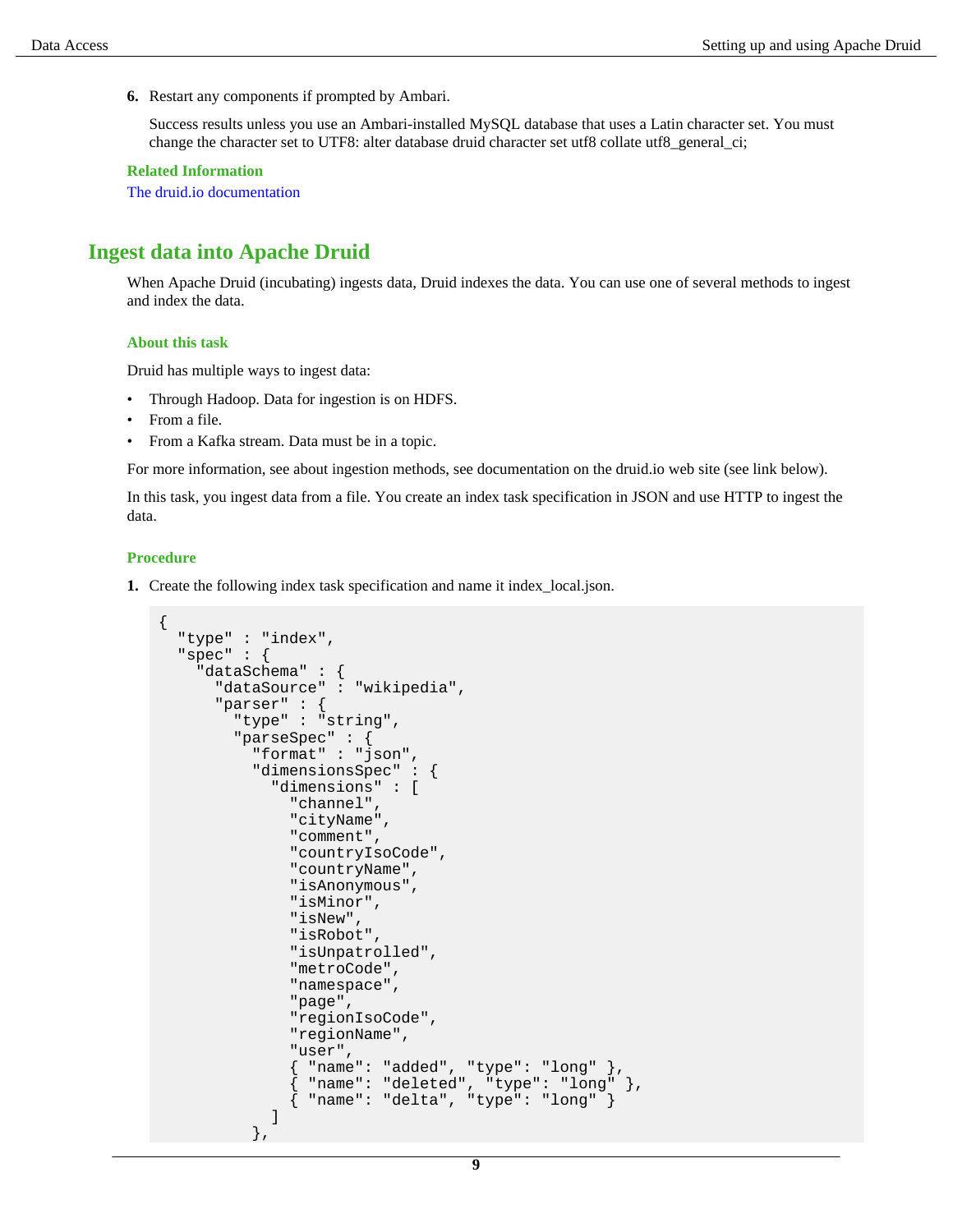```
 "timestampSpec": {
              "column": "time",
           "format": "iso"
 }
         }
       },
       "metricsSpec" : [],
       "granularitySpec" : {
         "type" : "uniform",
         "segmentGranularity" : "day",
         "queryGranularity" : "none",
         "intervals" : ["2015-09-12/2015-09-13"],
         "rollup" : false
       }
     },
     "ioConfig" : {
       "type" : "index",
       "firehose" : {
         "type" : "local",
         "baseDir" : "/usr/hdp/current/druid-overlord/quickstart/",
         "filter" : "wikiticker-2015-09-12-sampled.json.gz"
       },
       "appendToExisting" : false
     },
     "tuningConfig" : {
       "type" : "index",
       "maxRowsPerSegment" : 5000000,
       "maxRowsInMemory" : 25000,
       "forceExtendableShardSpecs" : true
     }
   }
}
```
**2.** Ingest the data using the file you created.

```
curl -X 'POST' -H 'Content-Type:application/json' -d index_local.json
 http://localhost:8090/druid/indexer/v1/task
```
**3.** In Ambari, in Quick Links, click the Druid Overload Console. You see your job running, and then successfully

|                                            | <b>Complete Tasks - Tasks recently completed</b>                  |             |                                  |           |                          |                                 |                   |  |
|--------------------------------------------|-------------------------------------------------------------------|-------------|----------------------------------|-----------|--------------------------|---------------------------------|-------------------|--|
| $\div$<br>Show [<br>10 <sub>10</sub>       | entries                                                           |             |                                  |           |                          |                                 |                   |  |
| id                                         |                                                                   | createdTime |                                  |           | queueInsertionTime       |                                 | statusCode        |  |
|                                            | Ιd                                                                |             | createdTime                      |           |                          | queuelnsertionTime <sup>2</sup> | statusCode        |  |
|                                            | index_wikipedia_2019-03-14T22:10:10.331Z 2019-03-14T22:10:10.337Z |             |                                  |           | 1970-01-01T00:00:00.000Z |                                 | <b>SUCCESS</b>    |  |
| <b>Remote Workers</b><br>٠<br>Show [<br>10 | entries                                                           |             |                                  |           |                          |                                 |                   |  |
| worker scherrliworker host                 |                                                                   |             | worker ip                        |           |                          | worker capacil worker versio    |                   |  |
| worker<br>scheme                           | worker host                                                       |             |                                  | worker ip |                          | worker<br>capacity              | worker<br>version |  |
| http                                       | hahn-d-2.field.hortonworks.com:8091                               |             | hahn-d-2.field.hortonworks.com 3 |           |                          |                                 | $\circ$           |  |
| http<br>Showing 1 to 2 of 2 entries        | habn-d-1 field hortonworks com:8091                               |             | hahn-d-1.field.hortonworks.com 3 |           |                          |                                 | ō                 |  |

complete.

#### **Related Information**

[The druid.io documentation](http://druid.io/docs/latest/design/)

[Ingestion Overview and tutorials on the druid.io web site](http://druid.io/docs/latest/ingestion/index.html)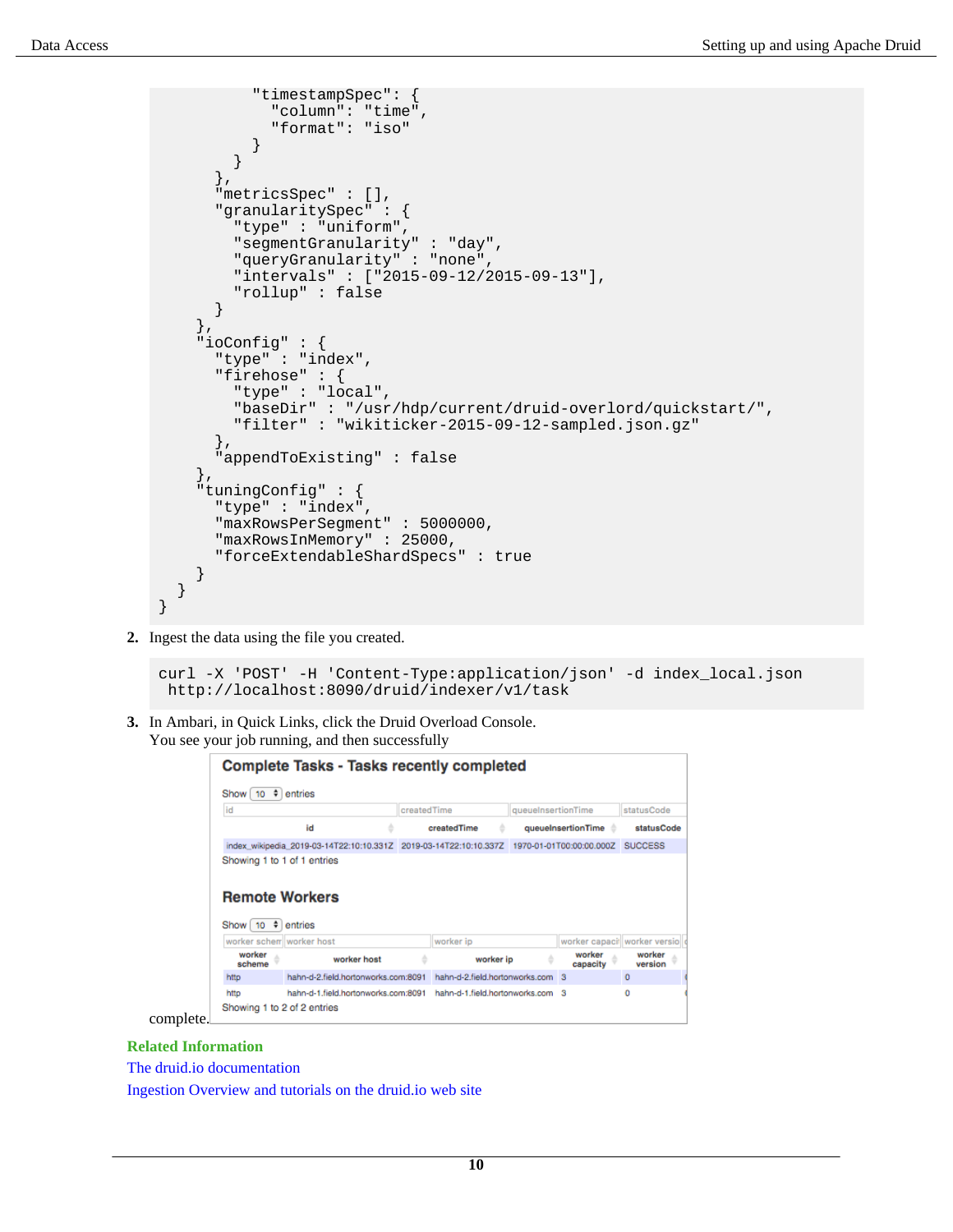## <span id="page-10-0"></span>**Query Apache Druid**

You use the Druid native query format in JSON to query Druid for the top 10 Wikipedia articles from the data Druid ingested earlier.

#### **Procedure**

**1.** Create the following file and save it as wickiticker-top.json.

```
\{ "queryType" : "topN",
   "dataSource" : "wikipedia",
   "intervals" : ["2015-09-12/2015-09-13"],
   "granularity" : "all",
   "dimension" : "page",
   "metric" : "count",
   "threshold" : 10,
   "aggregations" : [
\left\{\begin{array}{ccc} \end{array}\right\} "type" : "count",
         "name" : "count"
 }
    ]
}
```
**2.** Call HTTP to query Druid for the top 10 most-edited Wikipedia articles.

```
curl -X 'POST' -H 'Content-Type:application/json' -d @wikiticker-top.json
 http://localhost:8082/druid/v2?pretty
```
#### **Related Information**

[The druid.io documentation](http://druid.io/docs/latest/design/)

## <span id="page-10-1"></span>**Configure Apache Druid for high availability**

To make Apache Druid (incubating) highly available, you need to configure a sophisticated, multinode structure.

#### **About this task**

The architecture of a Druid cluster includes a number of nodes, two of which are designated Overlord and Coordinator. Within each Overlord and Coordinator domain, ZooKeeper determines which node is the Active node. The other nodes supporting each process are in Standby state until an Active node stops running and the Standby nodes receive the failover. Multiple Historical and Realtime nodes also serve to support a failover mechanism. But for Broker and Realtime processes, there are no designated Active and Standby nodes. Muliple instances of Druid Broker processes are required for HA. Recommendations: Use an external, virtual IP address or load balancer to direct user queries to multiple Druid Broker instances. A Druid Router can also serve as a mechanism to route queries to multiple broker nodes.

#### **Before you begin**

- You ensured that no local storage is used.
- You installed MySQL or Postgres as the metadata storage layer. You cannot use Derby because it does not support a multinode cluster with HA.
- You configured your MySQL or Postgres metadata storage for HA mode to avoid outages that impact cluster operations. See your database documentation for more information.
- You planned to dedicate at least three ZooKeeper nodes to HA mode.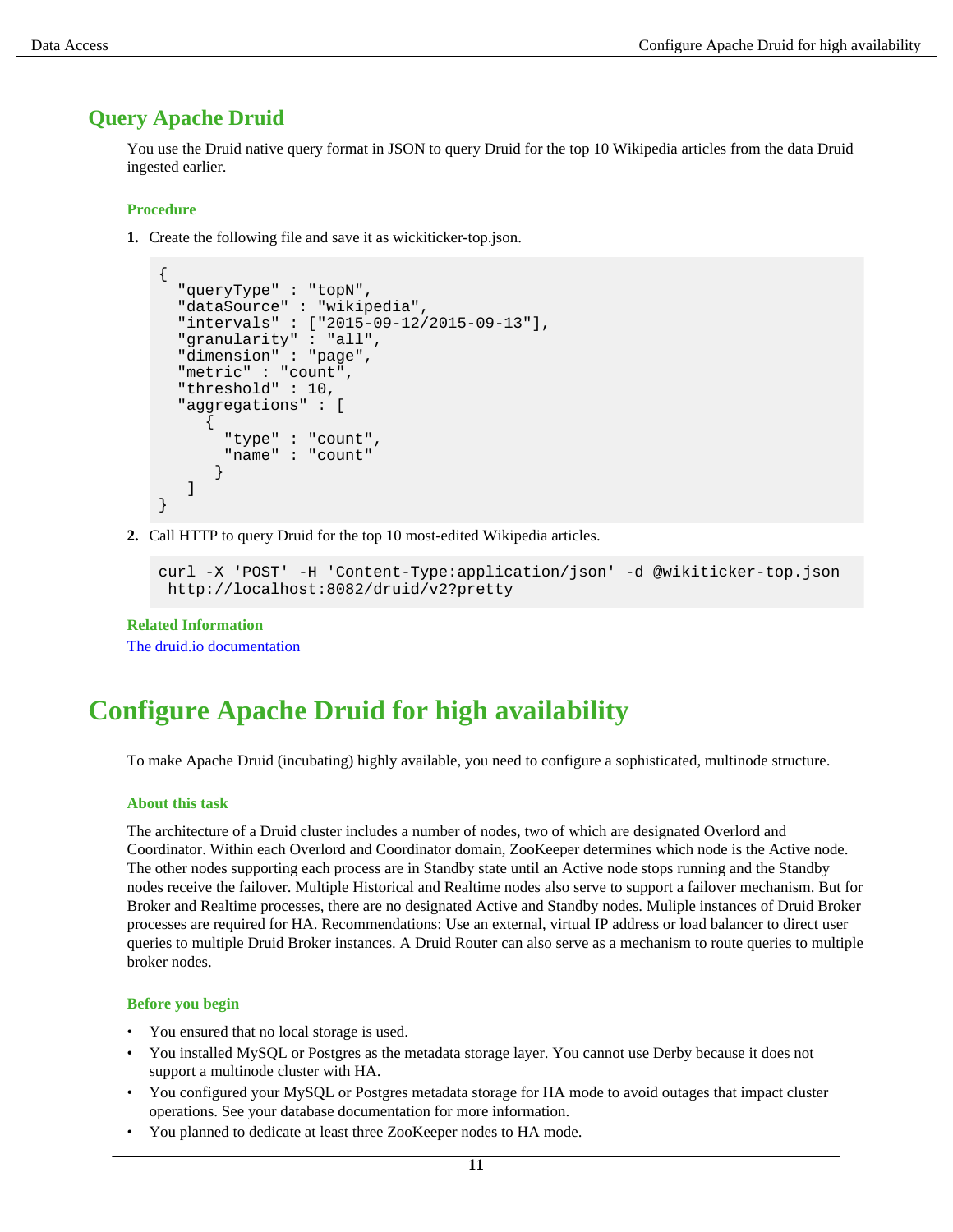#### **Procedure**

- **1.** In Ambari, enable Namenode High Availability using the Ambari wizard. See Ambari documentation for more information.
- **2.** Install the Druid Overlord, Coordinator, Broker, Realtime, and Historical processes on multiple nodes that are distributed among different hardware servers.
- **3.** Ensure that the replication factor for each data source is greater than 1 in the Coordinator process rules. If you did not change data source rule configurations, no action is required because the default replication factor is 2.

**Related Information** [The druid.io documentation](http://druid.io/docs/latest/design/)

## <span id="page-11-0"></span>**Visualizing Druid data in Superset**

You can add the Superset service to Ambari, define how to slice Druid data, create visualizations of the data, and build dashboards. You can visualize data in graphs, such as histograms, box plots, heatmaps, or line charts.

#### **Before you begin**

- You installed MySQL or Postgres for Druid metadata storage, or you intend to use SQLite.
- On the Ambari host, you downloaded the MySQL or Postgres driver and set up the driver:

```
ambari-server setup --jdbc-db=mysql --jdbc-driver=<path to the driver>
```
You do not have to set up a driver if you use SQLite.

## <span id="page-11-1"></span>**Add Superset to the cluster**

You can configure Superset to use the SQLite database in the Python library. Alternatively, you can configure Superset to use the existing MySQL or Postgres database that you installed. MySQL or Postgres are suitable for production work. SQLite is suitable for development work only.

#### **Procedure**

- **1.** In Ambari, click Service > Add Service and select Superset. Accept the default node assignment, or select another node for the service. Click Next.
- **2.** In Customize Services Superset Metadata Storage, accept the default Superset Database Name, superset.
- **3.** Select a database type.
	- SQLite and skip the next step. A superset user and database are already set up.
	- MySQL or Postgres
- **4.** If you chose MySql or Postgres in the last step, open a terminal window, log into your database, create a superset user, and grant the superset user all privileges with the GRANT option. Create a superset database using the UTF8 character set.

For example, in MySQL:

```
CREATE USER 'superset'@'%' IDENTIFIED BY '<password>';
GRANT ALL PRIVILEGES ON *.* TO 'superset'@'%';
GRANT ALL PRIVILEGES ON *.* TO 'superset'@'%' WITH GRANT OPTION;
FLUSH PRIVILEGES;
```
CREATE DATABASE superset DEFAULT CHARACTER SET utf8;

**5.** In Customize Services - Superset Metadata Storage continue configuring the Superset service: In Superset Database Password, enter the password.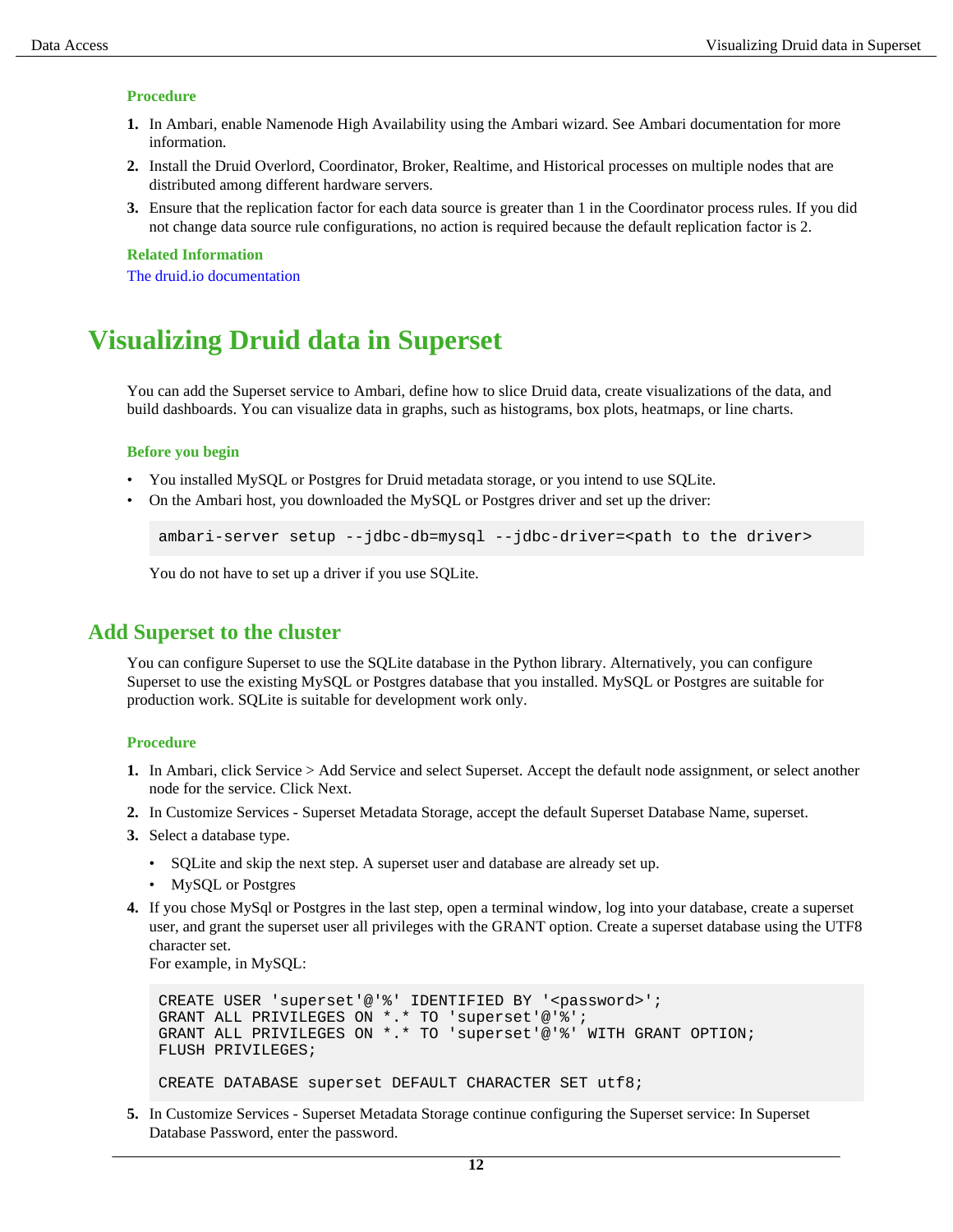- **6.** In Database Host Name:
	- SQLite: Accept the default value localhost.
	- MySQL or Postgres: Change the value to the FQDN of the node where you installed the database.
- **7.** In Superset Database port:
	- SQLite: 8088
	- MySQL: 3306
	- Postgres: 5432
- **8.** In SECRET\_KEY, enter a random number, (recommended 20-digits long) preceded by at least one alphabetic character.

For example: ab19336102290664791884

**9.** In Advanced, in Advanced superset-env, enter a Superset Admin password.

Do not change the Superset Admin Password. This password is encrypted and embedded in Ambari.

**10.** Accept the Superset Admin user name admin and other defaults. Click Next, click Deploy, and Complete. Restart services as required, starting from the top of the Ambari Services list.

#### **Related Information**

[Apache Superset \(incubating\) Documentation about Druid](https://superset.incubator.apache.org/druid.html)

## <span id="page-12-0"></span>**Visualize data using Superset**

In the Superset UI, you connect to Druid data by filling out a dialog containing the fully qualified domain names (FQDN) of nodes that run Druid components. You specify a slice of data to visualize and query Druid. The visualization appears in the Superset UI.

#### **About this task**

This task introduces you to the Superset Web UI, which appears after you sign in. From the UI, you can navigate to the Apache documentation to obtain information not covered in this documentation, such as defining a list of users who can access views, opening Superset functions to certain groups of users, setting up permissions, and viewing user statistics. For more information about authentication in Superset, see the Flask documentation (link below). Apache Superset (incubating) documentation



#### **Before you begin**

- You are running the Druid and Superset services in Ambari.
- You ingested data, such as the Wikipedia data from the Wikiticker example, into Druid.

The data is records of edits to Wikipedia data.

#### **Procedure**

- **1.** In Ambari, in Services > Superset > Summary > Quick Links, click Superset.
- **2.** In Superset Sign In, enter the Superset Admin name admin and enter the Superset Admin password that you set up.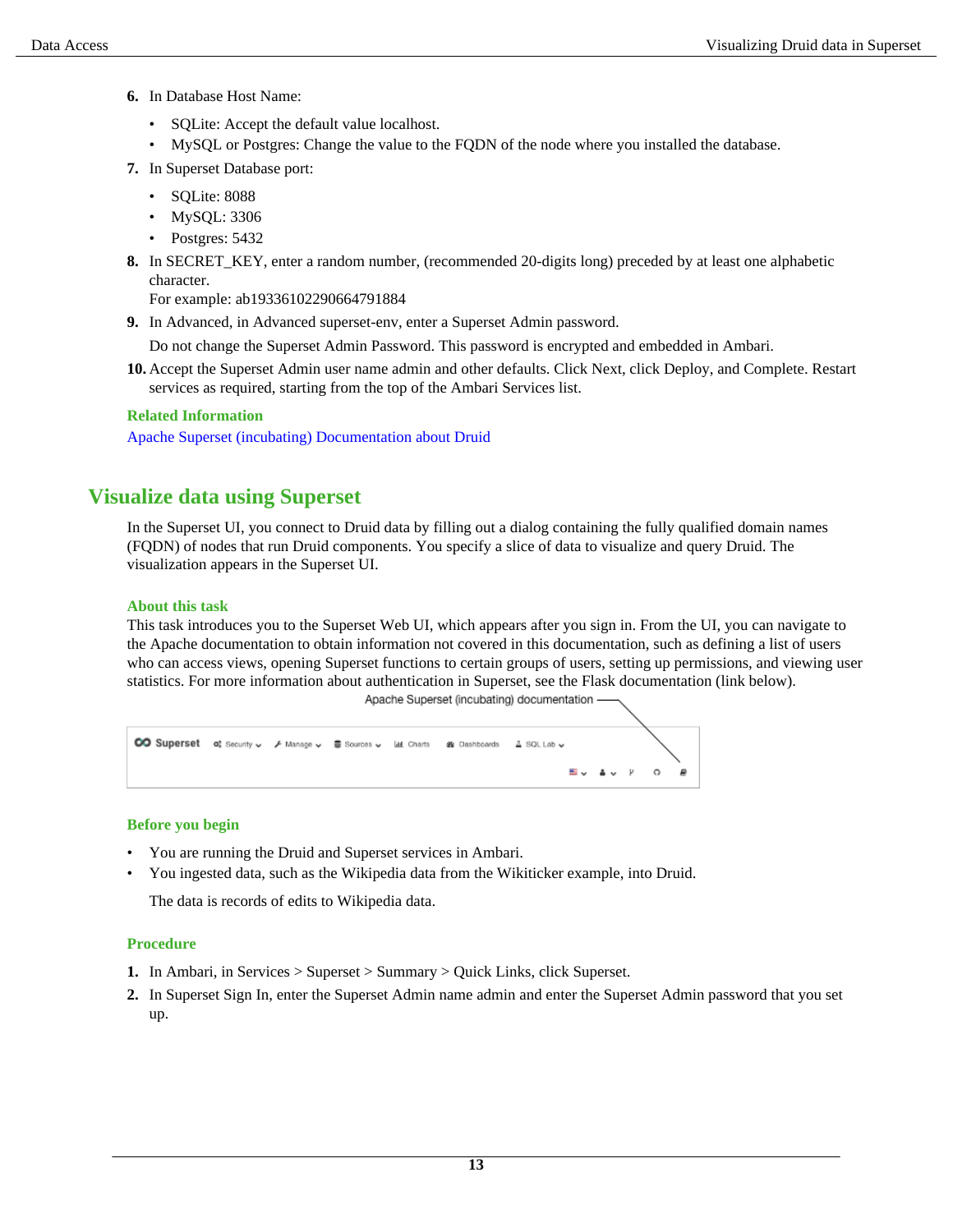| Sign In   |                                      |
|-----------|--------------------------------------|
|           | Enter your login and password below: |
| Username: |                                      |
|           | admin                                |
| Password: |                                      |
| a.        |                                      |
|           |                                      |
|           | Sign In                              |
|           |                                      |

The Superset Web UI appears.

**3.** Select Sources > Druid Clusters.



- **4.** Select Sources > Refresh Druid Metadata In List Druid Data Source, the wikipedia data source appears.
- **5.** Click the data source wikipedia.

The Data Source & Chart Type pane appears on the left. The canvas for query results appears on the right.

| + Run Query<br>O Save                         |                      |                    |     |               |       |                   |
|-----------------------------------------------|----------------------|--------------------|-----|---------------|-------|-------------------|
|                                               | undefined - untitled | 1 rows 00:00:00.20 | KD. | <b>B</b> json | 0.08V | <b>View Query</b> |
| • Datasource & Chart Type                     | SUM(added)           |                    |     |               |       | $17$              |
| Datasource<br>wikipedia <b>E</b> <sup>+</sup> |                      |                    |     |               |       | 0.00              |
| Visualization Type<br><b>Table View</b>       |                      |                    |     |               |       |                   |
| $\blacktriangleright$ Time $\odot$            |                      |                    |     |               |       |                   |
| Time Granularity                              |                      |                    |     |               |       |                   |
| one day<br>$\times$ $\pi$                     |                      |                    |     |               |       |                   |
| Origin                                        |                      |                    |     |               |       |                   |
| Select 2<br>$\overline{\phantom{a}}$          |                      |                    |     |               |       |                   |
| Since<br>7 days ago<br>Until<br>now           |                      |                    |     |               |       |                   |
| GROUP BY @                                    |                      |                    |     |               |       |                   |

At the top of the canvas, the UI includes controls for viewing the query in JSON and downloading the query in JSON or CSV format:

|  |  | $\frac{1}{6}$ $\phi$ $\frac{1}{6}$ ison $\frac{1}{6}$ .csv |  | View Query |
|--|--|------------------------------------------------------------|--|------------|
|--|--|------------------------------------------------------------|--|------------|

**6.** In Data Source & Chart Type, build a query that slices your Wikipedia data. For example, get the top 10 mostedited articles between September 12 and 13, 2015 by setting the following values.

**Option**

**Visualization Type** Distribution - Bar Chart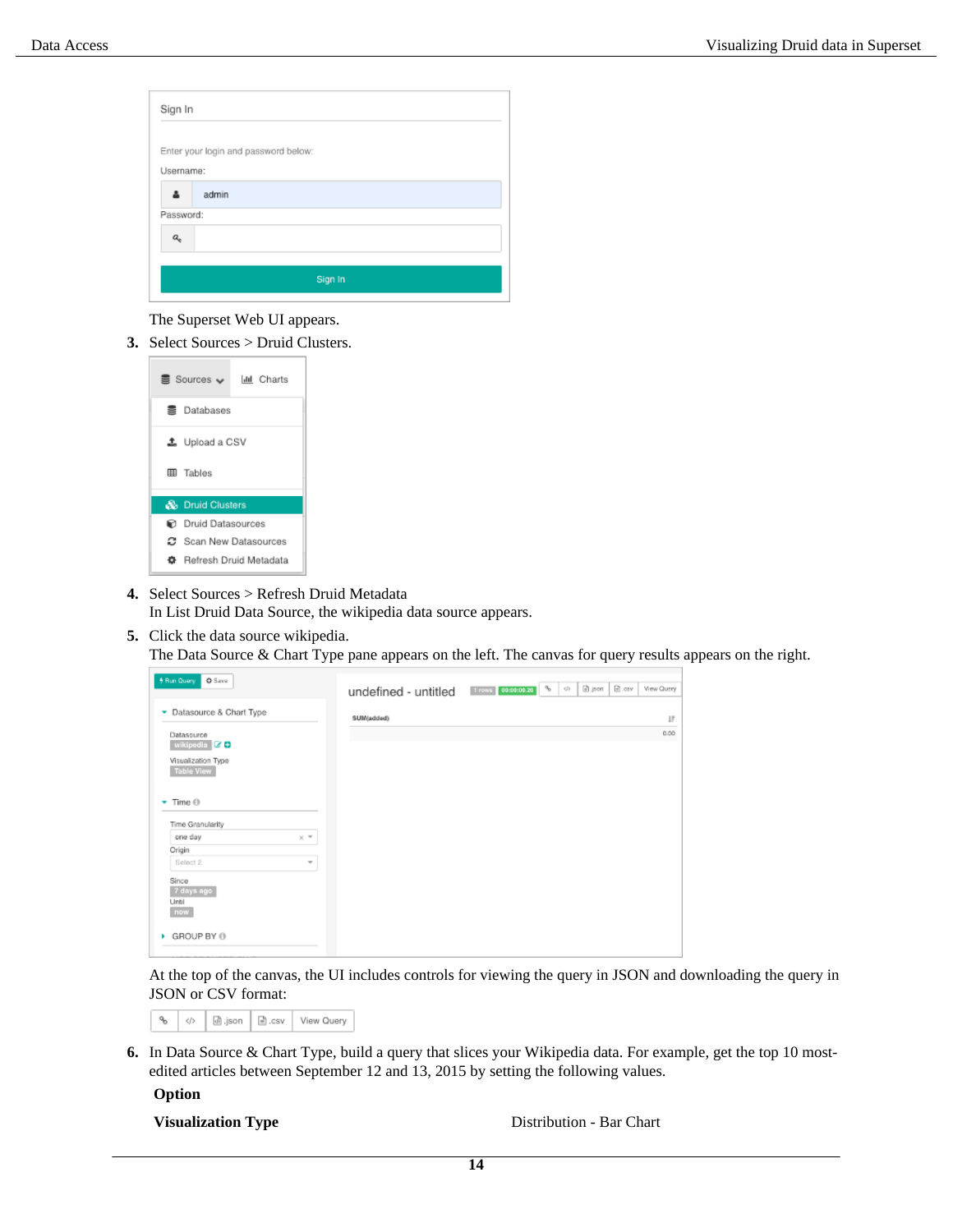,

| Option                   |            |
|--------------------------|------------|
| <b>Time Granularity</b>  | All        |
| <b>Time - Since</b>      | 9/12/2015  |
| <b>Time - Until</b>      | 9/13/2015  |
| <b>Query - Metrics</b>   | $COUNT(*)$ |
| <b>Query - Series</b>    | page       |
| <b>Query - Row limit</b> | 10         |
|                          |            |

In Since and Until, click Free form and enter a date in the format shown above.

#### **7.** Click Run Query.

A bar chart appears showing the top 10 articles for the time frame you specified.



- **8.** On the canvas, change the default title of the visualization from undefined untitled to Most Edits by Page Name, for example.
- **9.** Click Save a Slice

FRun Query | © Save

specify a file name, and click OK.

**10.** In Data Source & Chart Type, create a table view that aggregates edits per channel by changing the following values, run the query, and save the slice:

**Option**

**Time Granularity** 1 hour

**Visualization Type** Distribution - Bar Chart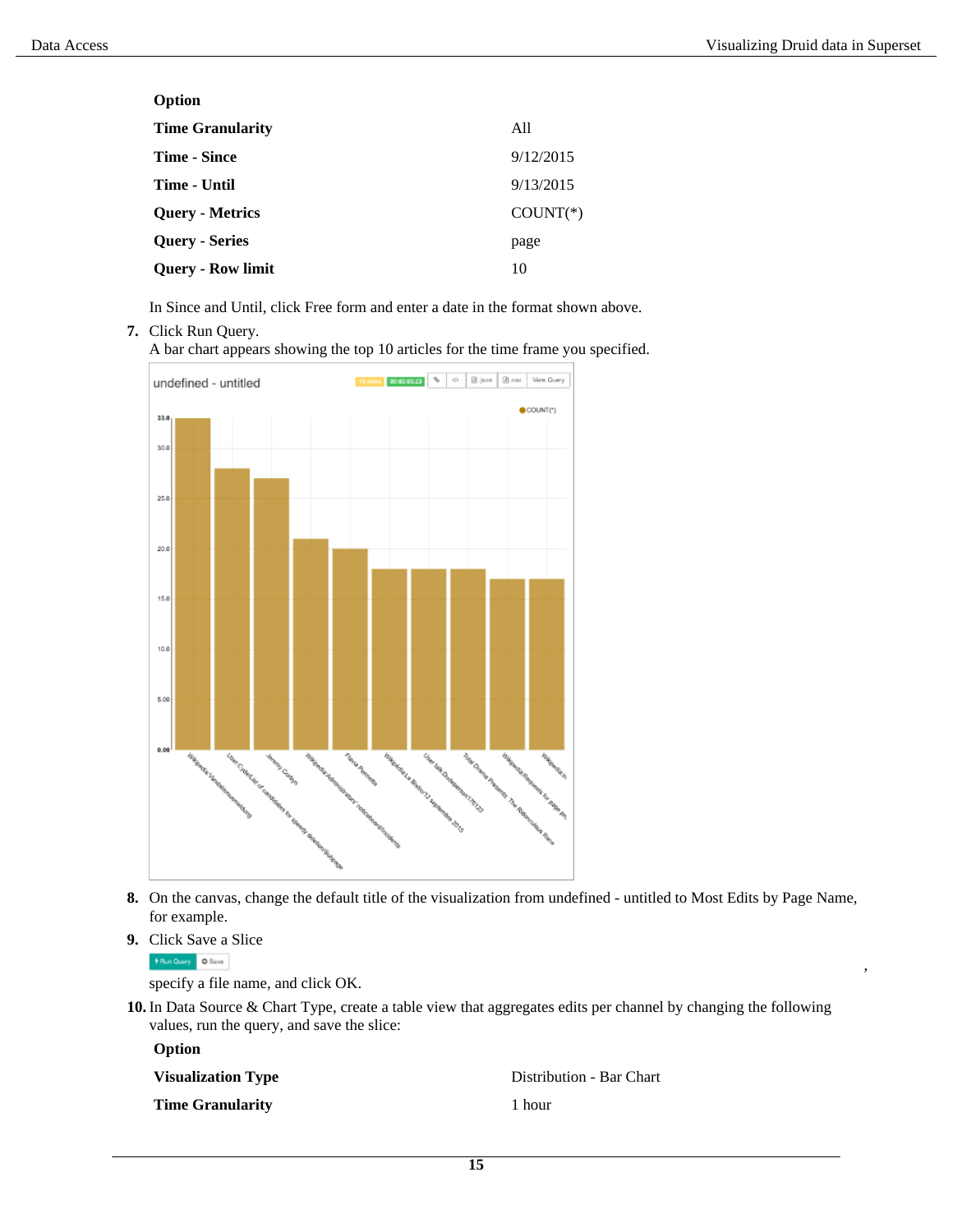| Option         |            |
|----------------|------------|
| Time - Since   | 9/12/2015  |
| Time - Until   | 9/13/2015  |
| Group by       | channel    |
| <b>Metrics</b> | SUM(added) |
| <b>Sort By</b> | SUM(added) |

The resulting table shows the number of edits per channel:

| + Run Query<br>O Save                       |                                   | Num Edits Per Channel $\sim \infty$ | q,<br>$Q$<br>51 rows 00:00:00.24 | $B.$ cav<br><b>View Query</b><br>D) json |
|---------------------------------------------|-----------------------------------|-------------------------------------|----------------------------------|------------------------------------------|
| Datasource & Chart Type                     |                                   | channel                             | IT SUM(added)                    |                                          |
| Datasource                                  |                                   | Jan wikipedia                       |                                  | 3.05M                                    |
| wikipedia <b>E4+</b>                        |                                   | #Itarkipedia                        |                                  | 711k                                     |
| Visualization Type                          |                                   | #fr.wikipedia                       |                                  | 6438                                     |
| Table View                                  |                                   | #ru.wikipedia                       |                                  | 641k                                     |
|                                             |                                   | #es.wikipedia                       |                                  | 635k                                     |
| $-$ Time $0$                                |                                   | #do.wikipodia                       |                                  | 5238                                     |
|                                             |                                   | <i>Fia wikipedia</i>                |                                  | 317k                                     |
| Time Granularity                            | Origin                            | #vi.wkipedia                        |                                  | 296k                                     |
| 1 hour<br>$\times$ $\overline{\phantom{0}}$ | Select 2<br>v                     | #pt.wikipodia                       |                                  | 229%                                     |
| Since                                       | Until                             | #zh.wikipedia                       |                                  | 191k                                     |
| 9/12/2015                                   | 9/13/2015                         | thu wkipedia.                       |                                  | 166s                                     |
|                                             |                                   | #ar.wikipodia                       |                                  | 1548                                     |
| GROUP BY 0                                  |                                   | #nlwkipedia                         |                                  | <b>146k</b>                              |
|                                             |                                   | #plwikipedia.                       |                                  | 139s                                     |
| Group by                                    |                                   | Auk.wikipedia                       |                                  | 137k                                     |
| x channel                                   | $\times$ $\overline{\phantom{a}}$ | #cs.wikipadia                       |                                  | <b>133k</b>                              |
| Metrics                                     |                                   | #id.wikipedia.                      |                                  | 1198                                     |
| × SUM(added) (2)                            | $\times$ $\pi$                    | #ca.wikipedia                       |                                  | 1128                                     |
| Percentage Metrics                          |                                   | #ce.wikipedia                       |                                  | 83.9k                                    |
| Select 11                                   | ÷                                 | Wa.wikipedia                        |                                  | 74.7k                                    |
|                                             |                                   | #sr.wikipedia.                      |                                  | 73.0k                                    |
| Include Time                                |                                   | #tr.wikipadia                       |                                  | 67.2%                                    |
| Sort By                                     | Scrt Descending                   | #ko.wikipedia                       |                                  | 66.1k                                    |

#### **Related Information**

[Apache Superset \(incubating\) Documentation about Druid](https://superset.incubator.apache.org/druid.html) [Authentication: LDAP in Flask documentation](https://flask-appbuilder.readthedocs.io/en/latest/security.html#authentication-ldap)

## <span id="page-15-0"></span>**Building a dashboard**

In Superset, you can create a Druid data dashboard using Superset visualizations that you save.

#### **Before you begin**

- You are running the Druid and Superset services in Ambari.
- You ingested data, such as the Wikipedia data from the Wikiticker example, into Druid.
- You created a Superset bar chart view of some of the data and a table view of some other data.

#### **Procedure**

**1.** Click Dashboards > Add a New



enter a title: Wikipedia Dashboard, for example.

**2.** In Charts, browse to and select Superset results of queries you saved. For example, select the bar chart and the table view Num Edits Per Channel.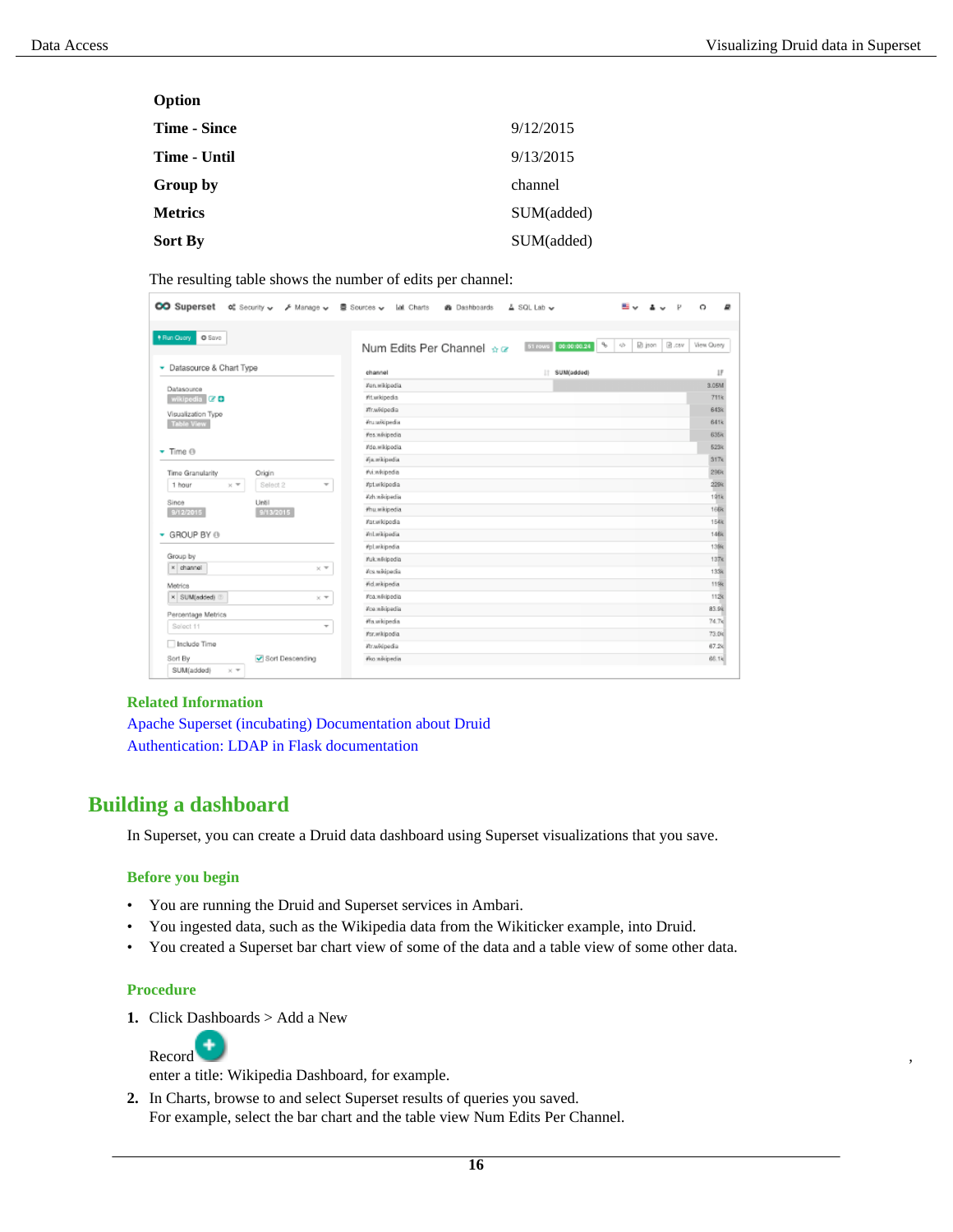| Title  | Wikipedia Dashboard                              |
|--------|--------------------------------------------------|
| Slug   | Slug<br>To get a readable URL for your dashboard |
| Charts | * bar chart<br>* Num Edits Per Channel           |

- **3.** Click Save. In the Superset navigation bar, click Dashboards, and then select Wikipedia Dashboard. The Wikipedia Dashboard appears.
- **4.** On the bar chart, click Explore the Chart.



The Data Source & Chart Type dialog re-appears. You can view or edit the definition of the chart.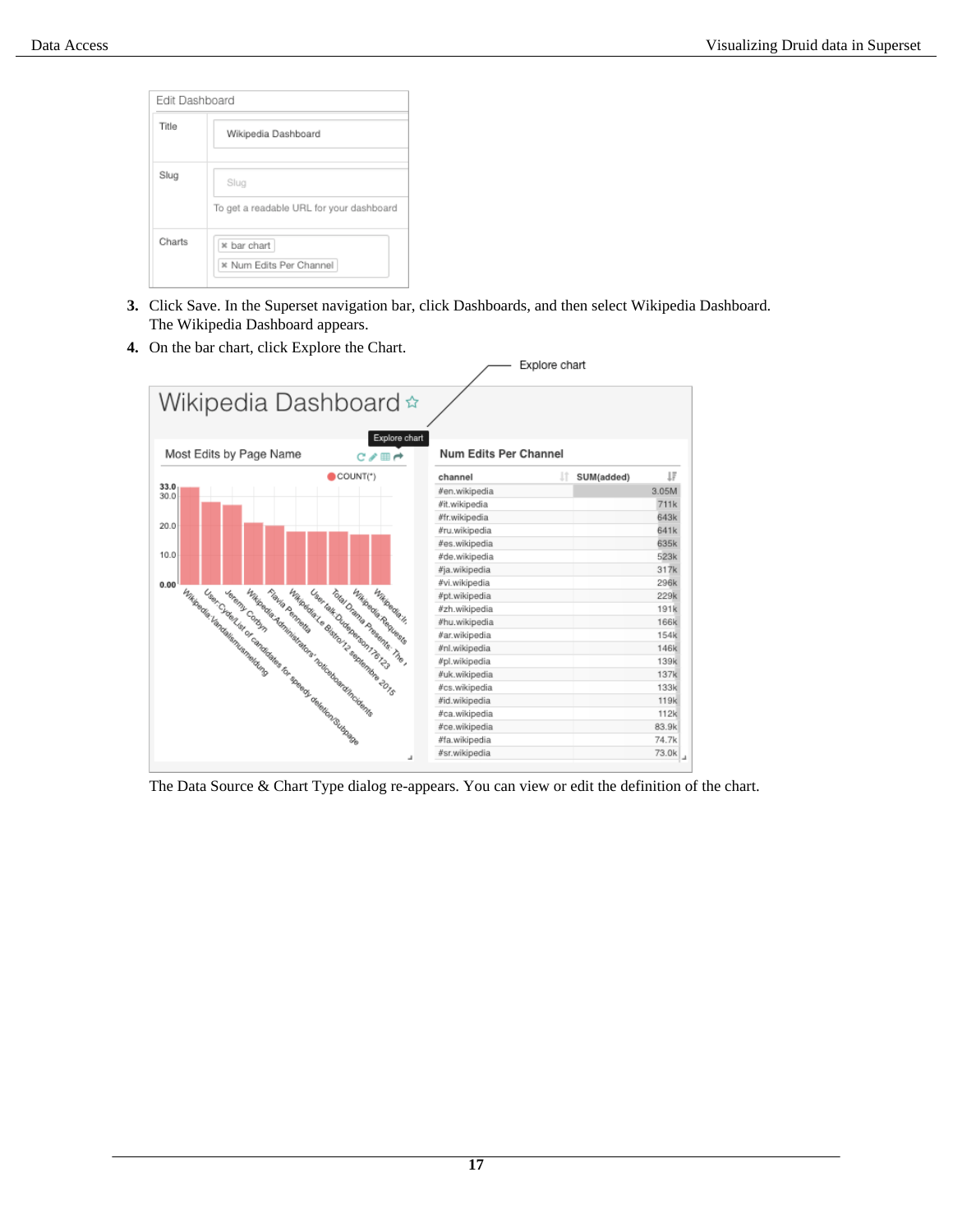

#### **Related Information**

[Apache Superset \(incubating\) Documentation about Druid](https://superset.incubator.apache.org/druid.html)

# <span id="page-17-0"></span>**Apache Superset aggregations**

You can create new metrics or manage the visibility of metrics in Superset dashboards. Using JSON, you can operate on dimension values at query time.

You select Sources > Druid Data Sources > Edit record to view Druid columns.

| Edit record                             |                       |                    |  |           |            |              |  |
|-----------------------------------------|-----------------------|--------------------|--|-----------|------------|--------------|--|
|                                         | List Druid Datasource |                    |  |           |            | T Add Filter |  |
|                                         |                       |                    |  |           |            |              |  |
| $\Box$                                  |                       | <b>Data Source</b> |  | Cluster   | Changed By | Modified     |  |
|                                         | QZ                    | wikipedia          |  | mycluster | kahn       | 14 hours ago |  |
| Record Count: 1<br>Actions $\mathbf{v}$ |                       |                    |  |           |            |              |  |

In List Druid Column, you can select Druid records for editing.

| Edit record                                             |               |              |               |                          |                            |                       |                      |                |                      |
|---------------------------------------------------------|---------------|--------------|---------------|--------------------------|----------------------------|-----------------------|----------------------|----------------|----------------------|
| Edit Druid Datasource                                   |               |              |               |                          |                            |                       |                      |                |                      |
| <b>List Druid Metric</b><br>Detail<br>List Druid Column |               |              |               |                          |                            |                       |                      |                |                      |
| o                                                       |               |              |               |                          |                            |                       |                      |                |                      |
|                                                         | Column        | Verbose Name | $1 - Type$    | 1<br>Groupable           | $\mathbf{I}$<br>Filterable | <b>Count Distinct</b> | t<br>Sum             | $\perp$<br>Min | - 1<br>Max           |
| $Q$ $B$                                                 | regionIscCode | None         | STRING        | $\overline{\mathcal{L}}$ | $\overline{\mathscr{L}}$   | Е                     | ▣                    | $\Box$         | ⊟                    |
| $Q_1 \nsubseteq Z$                                      | regionName    | None         | <b>STRING</b> | $\overline{\mathbf{v}}$  | ×                          | $\Box$                | ▣                    | 0              | ■                    |
| $Q$ $Z$ $H$                                             | <b>USBF</b>   | None         | STRING        | $\checkmark$             | $\overline{\mathcal{L}}$   | $\Box$                | $\qquad \qquad \Box$ | $\Box$         | $\Box$               |
| $Q$ $Z$ $Z$                                             | comment       | None         | <b>STRING</b> | $\checkmark$             | $\checkmark$               | E                     | ⊟                    | □              | $\qquad \qquad \Box$ |
| $Q \nightharpoonup p$                                   | isMinor       | None         | <b>STRING</b> | $\checkmark$             | $\overline{\mathcal{L}}$   | $\Box$                | $\Box$               | $\Box$         | $\Box$               |

In Edit Druid Data Source, the List Druid Column includes Groupable and Filterable controls.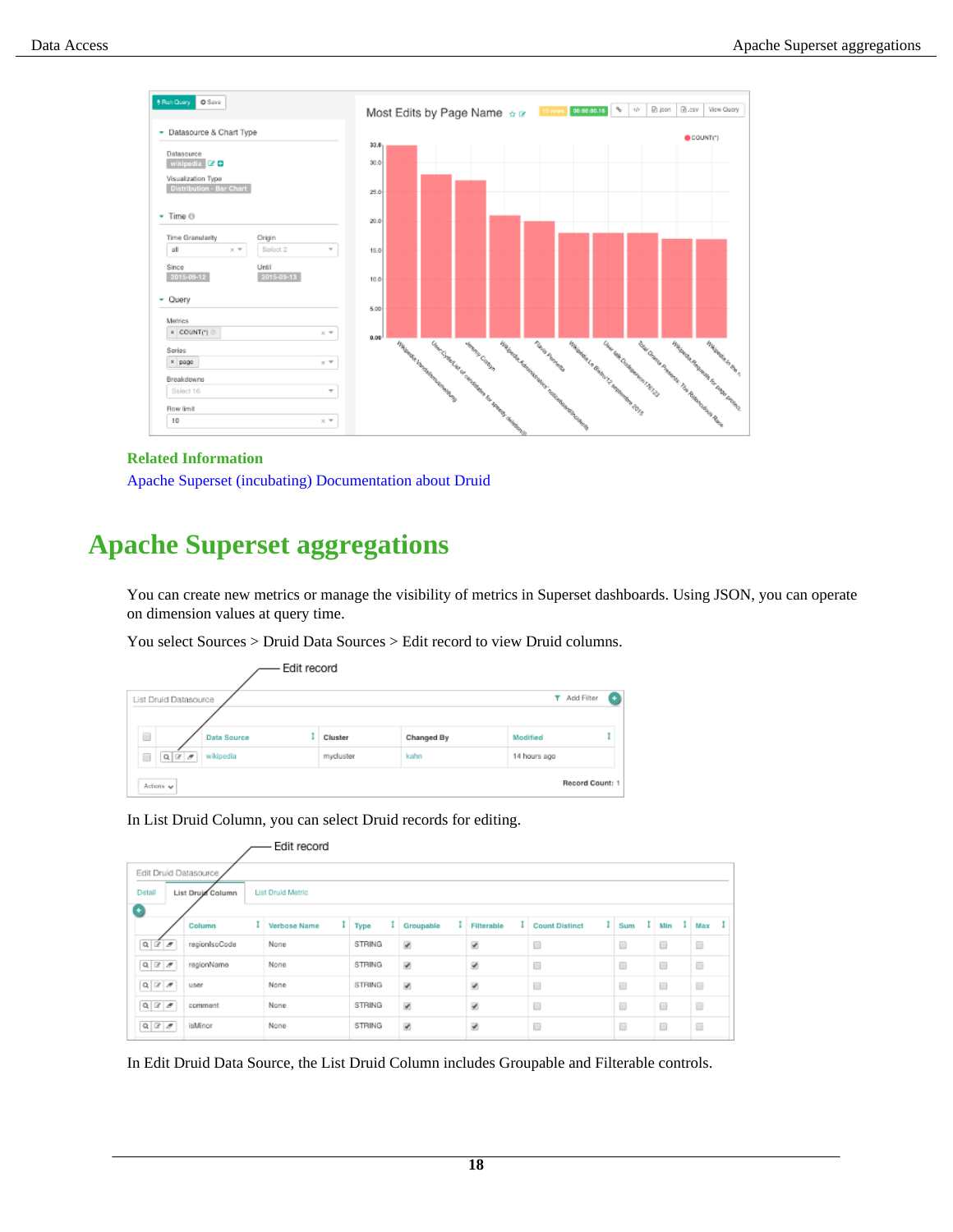|                            | Edit Druid Datasource                                                                        |                                                                                                                                                                       |  |  |  |  |  |
|----------------------------|----------------------------------------------------------------------------------------------|-----------------------------------------------------------------------------------------------------------------------------------------------------------------------|--|--|--|--|--|
| Detail                     | <b>List Druid Column</b>                                                                     | <b>List Druid Metric</b>                                                                                                                                              |  |  |  |  |  |
|                            | Add Druid Column                                                                             |                                                                                                                                                                       |  |  |  |  |  |
| Column                     | regionIsoCode                                                                                |                                                                                                                                                                       |  |  |  |  |  |
| Description<br>Description |                                                                                              |                                                                                                                                                                       |  |  |  |  |  |
| Dimension<br>Spec Json     |                                                                                              | Dimension Spec Json                                                                                                                                                   |  |  |  |  |  |
|                            |                                                                                              | this field can be used to specify a dimensionSpec as documented here. Make sure to input valid<br>JSON and that the outputName matches the column_name defined above. |  |  |  |  |  |
| Datasource                 | wikipedia                                                                                    | v                                                                                                                                                                     |  |  |  |  |  |
| Groupable                  | ✔                                                                                            |                                                                                                                                                                       |  |  |  |  |  |
| Filterable                 | $\checkmark$<br>Whether this column is exposed in the 'Filters' section of the explore view. |                                                                                                                                                                       |  |  |  |  |  |
| Count<br>Distinct          | □                                                                                            |                                                                                                                                                                       |  |  |  |  |  |
| Sum                        | □                                                                                            |                                                                                                                                                                       |  |  |  |  |  |
| Min                        | □                                                                                            |                                                                                                                                                                       |  |  |  |  |  |
| Max                        | $\Box$                                                                                       |                                                                                                                                                                       |  |  |  |  |  |
| Save El                    | $\leftarrow$                                                                                 |                                                                                                                                                                       |  |  |  |  |  |

Filterable columns appear in dropdowns in the Explore view of a dashboard. You create new metrics by checking Count Distinct, Min, Max, or Sum. For more information about transforming dimension values using a query, click the link to Druid.io documentation below or in the Superset UI.

In List Druid Metric, you can define a new metric or view the definition of an existing one.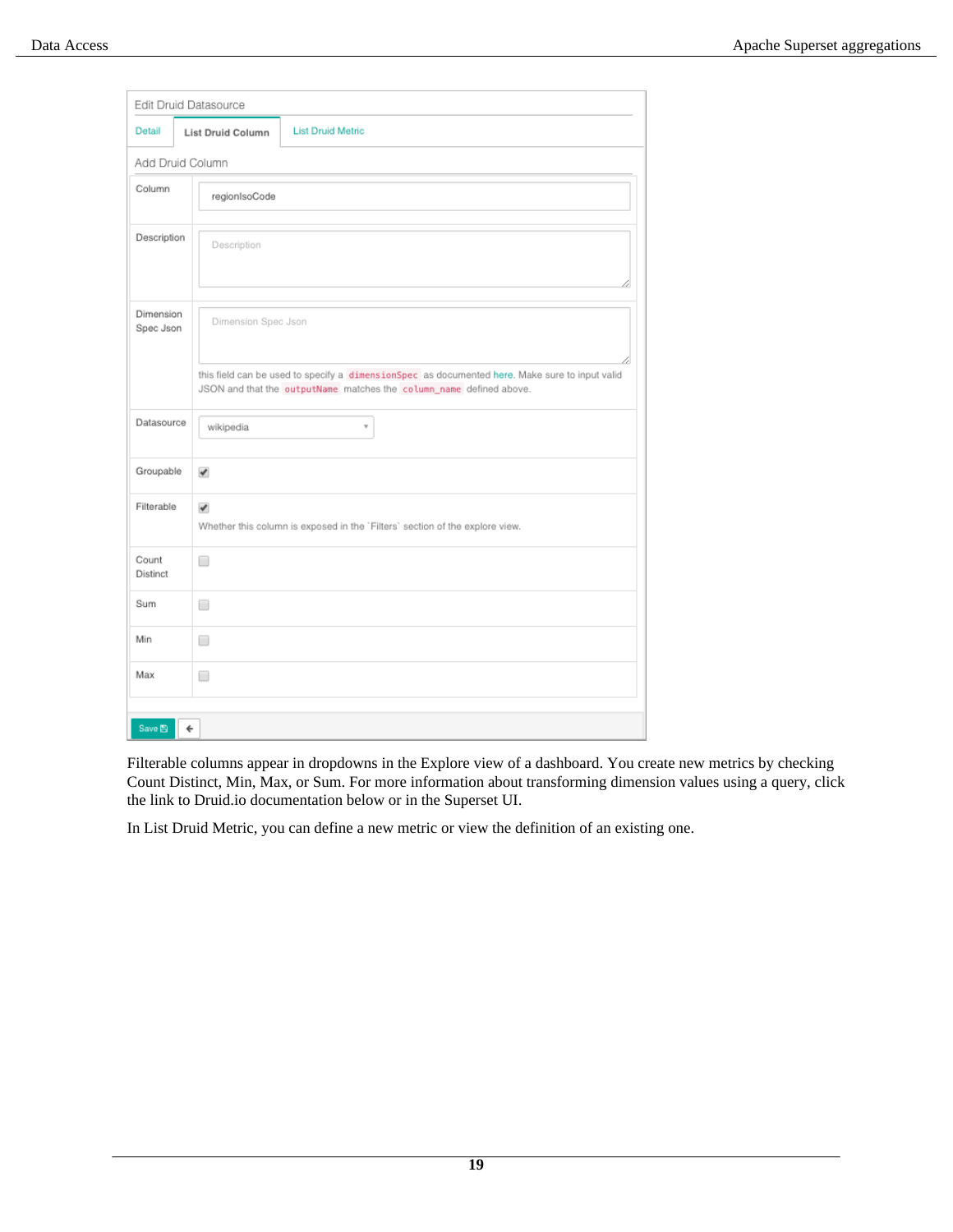|                     | Edit Druid Datasource      |                                                                                                                                                                                        |  |  |  |
|---------------------|----------------------------|----------------------------------------------------------------------------------------------------------------------------------------------------------------------------------------|--|--|--|
| Detail              | <b>List Druid Column</b>   | <b>List Druid Metric</b>                                                                                                                                                               |  |  |  |
| Add Druid Metric    |                            |                                                                                                                                                                                        |  |  |  |
| Metric              | count_distinct_countryName |                                                                                                                                                                                        |  |  |  |
| Description         | Description                |                                                                                                                                                                                        |  |  |  |
| Verbose<br>Name     |                            | COUNT(DISTINCT countryName)                                                                                                                                                            |  |  |  |
| Type                | count_distinct             | use postagg as the metric type if you are defining a Druid Post Aggregation                                                                                                            |  |  |  |
| <b>JSON</b>         |                            | {"name": "count_distinct__countryName", "type": "cardinality", "fieldNames": ["countryName"]}                                                                                          |  |  |  |
| Druid<br>Datasource | wikipedia                  | v                                                                                                                                                                                      |  |  |  |
| D3Format            | D3Format                   |                                                                                                                                                                                        |  |  |  |
| ls<br>Restricted    | □                          | Whether the access to this metric is restricted to certain roles. Only roles with the permission<br>'metric access on XXX (the name of this metric)' are allowed to access this metric |  |  |  |
| Warning<br>Message  | Warning Message            |                                                                                                                                                                                        |  |  |  |

A post-aggregation occurs when you specify postagg as the metric type and provide the post-aggregation definition in JSON. For more information about post aggregations, click the link to Druid.io documentation below or in the Superset UI.

#### **Related Information**

[Transforming Dimension Values](http://druid.io/docs/latest/querying/dimensionspecs.html) [Post-Aggregations](http://druid.io/docs/latest/querying/post-aggregations.html)

# <span id="page-19-0"></span>**Securing Apache Druid using Kerberos**

It is important to place the Apache Druid (incubating) endpoints behind a firewall and configure authentication.

You can configure Druid nodes to integrate a Kerberos-secured Hadoop cluster. Such an integration provides authentication between Druid and other HDP Services. If Kerberos is enabled on your cluster, to query Druid data sources that are imported from Hive, you must set up LLAP.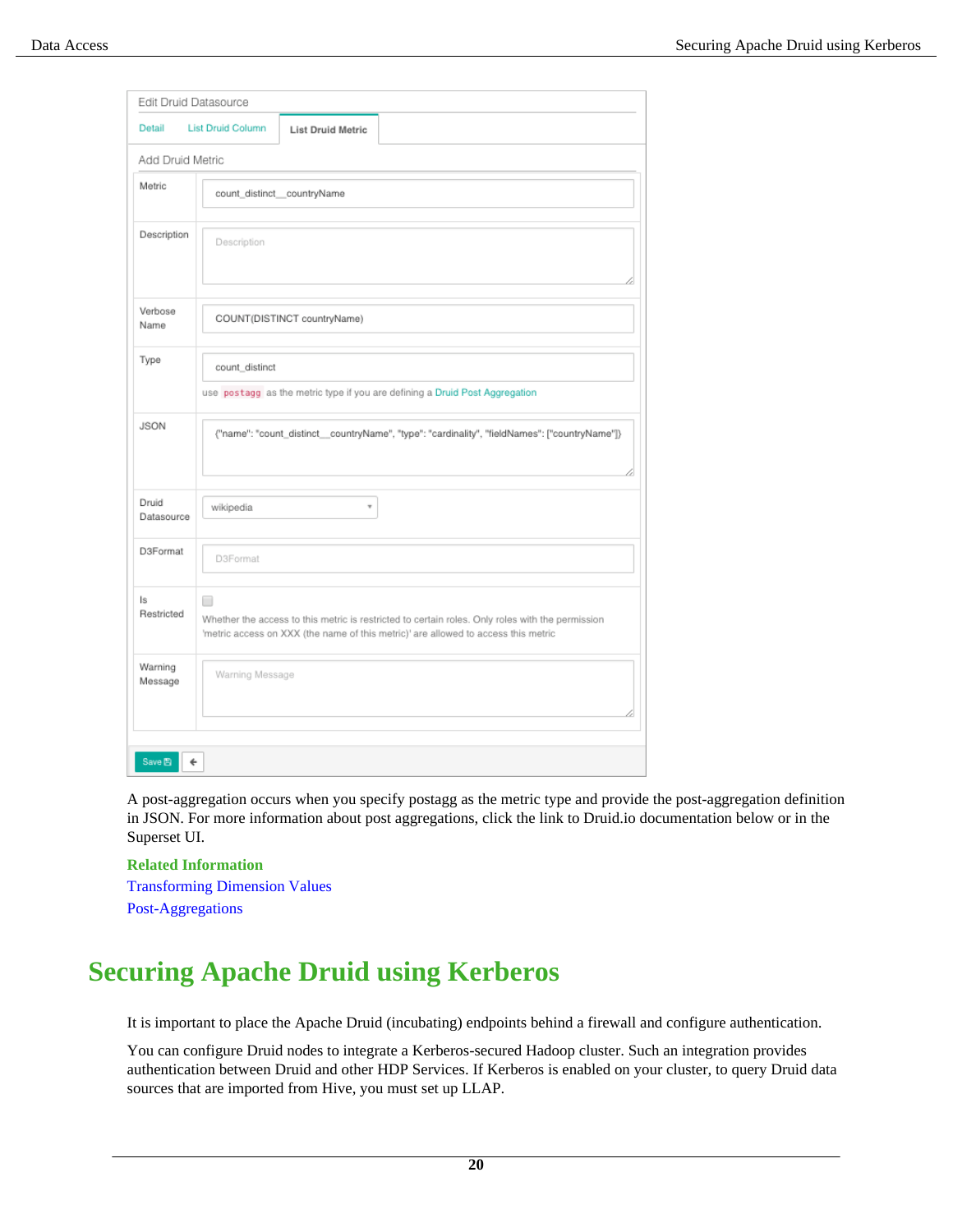You can enable the authentication with Ambari 2.5.0 and later to secure the HTTP endpoints by including a SPNEGO-based Druid extension. After enabling authentication in this way, you can connect Druid Web UIs to the core Hadoop cluster while maintaining Kerberos protection. The main Web UIs to use with HDP are the Coordinator Console and the Overlord Console.

To use Hive and Druid together under Kerberos, you must run Hive Interactive Server to configure Hive in lowlatency, analytical processing (LLAP) mode.

**Related Information** [Set up LLAP](https://docs.hortonworks.com/HDPDocuments/HDP3/HDP-3.1.0/performance-tuning/content/hive_optimizing_data_warehouse.html)

# <span id="page-20-0"></span>**Enable Kerberos authentication in Apache Druid**

As Administrator, you can set up authentication of users who submit queries through Apache Druid (incubating) to the rest of the Hadoop cluster. If Kerberos is enabled on your cluster, to query Druid data sources that are imported from Hive, you must set up LLAP (low-latency, analytical processing).

#### **Before you begin**

- You enabled SPENGO-based Kerberos security on the cluster using the Ambari Server and Services.
- You planned for temporary down-time that is associated with this task.

The entire HDP cluster must shut down after you configure the Kerberos settings and initialize the Kerberos wizard.

• You set up and enabled LLAP if you want to use Hive and Druid, and Hive Server Interactive is running.

#### **About this task**

To enable SPNEGO-based Kerberos authentication between the Druid HTTP endpoints and the rest of the Hadoop cluster, you run the Ambari Kerberos Wizard and manually connect to Druid HTTP endpoints in a command line. In this wizard, you configure the following Advanced Druid Identity Properties.

| <b>Property</b>                            | <b>Default Value Setting</b>                                                                              | <b>Description</b>                                                                                                                                                                         |
|--------------------------------------------|-----------------------------------------------------------------------------------------------------------|--------------------------------------------------------------------------------------------------------------------------------------------------------------------------------------------|
| druid.hadoop.security.spnego.excludedPaths | ['status']<br>To set more than one path, enter values in the<br>following format:['/status','/condition'] | Specify here HTTP paths that do not need to<br>be secured with authentication. A possible use<br>case for providing paths here are to test scripts<br>outside of a production environment. |
| druid.hadoop.security.spnego.keytab        | keytab_dir/spnego.service.keytab                                                                          | The SPNEGO service keytab that is used for<br>authentication.                                                                                                                              |
| druid.hadoop.security.spnego.principal     | HTTP/ HOST@realm                                                                                          | The SPNEGO service principal that is used for<br>authentication.                                                                                                                           |
| druid.security.extensions.loadlist         | [druid-kerberos]                                                                                          | Indicates the Druid security extension to load<br>for Kerberos.                                                                                                                            |

Initializing the Kerberos Wizard might require a significant amount of time to complete, depending on the cluster size. Refer to the GUI messaging on the screen for progress status.

#### **Procedure**

- **1.** In Ambari, launch the Kerberos wizard automated setup.
- **2.** In Configure Identities, adjust advanced Druid configuration settings: Review the principal names, particularly the Ambari Principals on the General tab and either leave the default appended names or adjust them by removing the -cluster-name from the principal name string.

If your cluster is named druid and your realm is EXAMPLE.COM, the Druid principal that is created is druid@EXAMPLE.COM

These principal names, by default, append the name of the cluster to each of the Ambari principals.